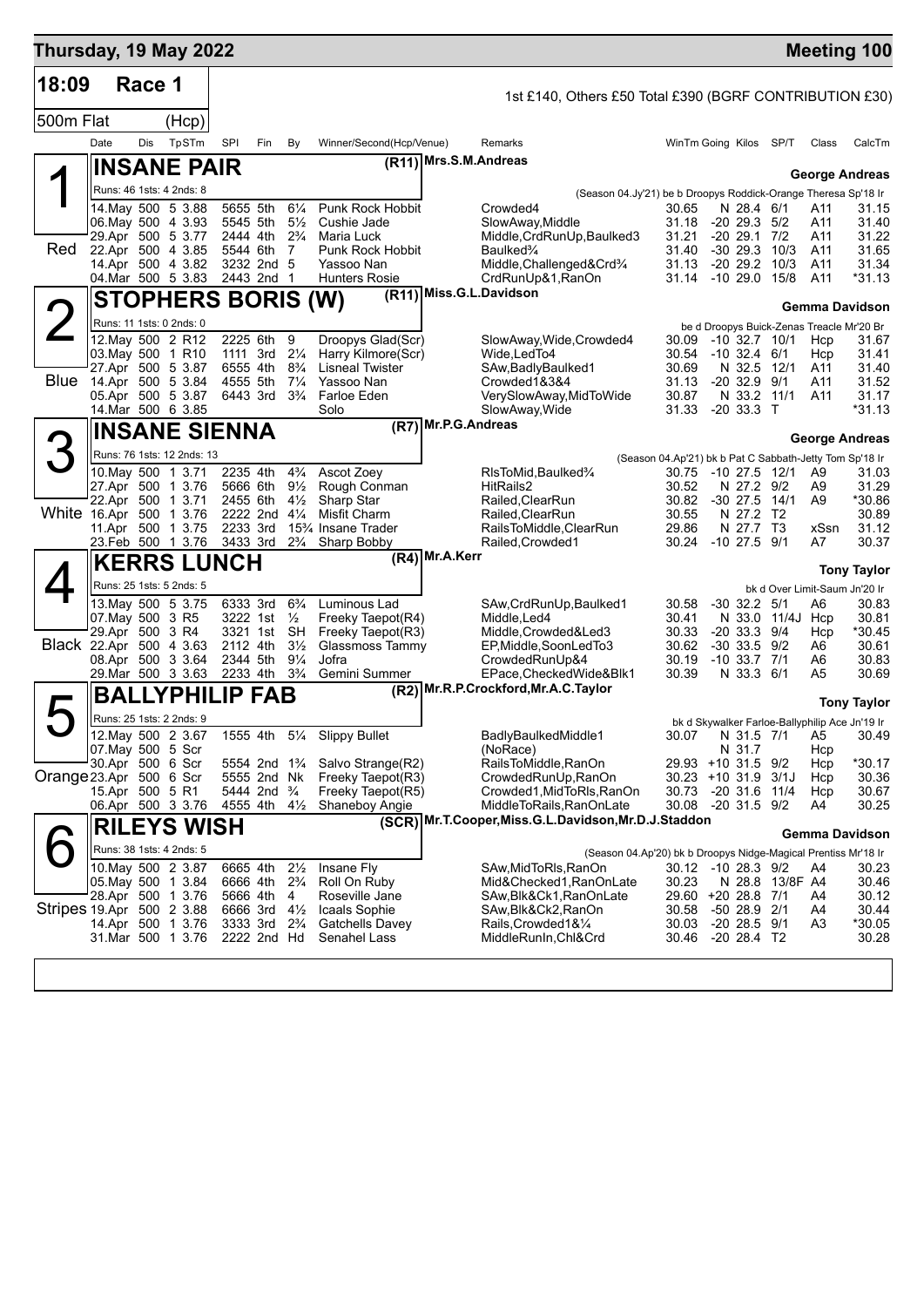| Thursday, 19 May 2022     |                                                          |        |                                                                |     |                                                                            |                                                                     |                                                                                                              |              |                                                                                                 |                                  |                                                                                             |      |                                           | <b>Meeting 100</b>                        |
|---------------------------|----------------------------------------------------------|--------|----------------------------------------------------------------|-----|----------------------------------------------------------------------------|---------------------------------------------------------------------|--------------------------------------------------------------------------------------------------------------|--------------|-------------------------------------------------------------------------------------------------|----------------------------------|---------------------------------------------------------------------------------------------|------|-------------------------------------------|-------------------------------------------|
| 18:28                     |                                                          | Race 2 |                                                                |     |                                                                            |                                                                     |                                                                                                              |              | 1st £200, Others £55 Total £475 (BGRF CONTRIBUTION £30)                                         |                                  |                                                                                             |      |                                           |                                           |
| 500m Flat                 |                                                          |        | (A1)                                                           |     |                                                                            |                                                                     |                                                                                                              |              |                                                                                                 |                                  |                                                                                             |      |                                           |                                           |
|                           | Date                                                     | Dis    | TpSTm                                                          | SPI | Fin                                                                        | By                                                                  | Winner/Second(Hcp/Venue)                                                                                     |              | Remarks                                                                                         |                                  | WinTm Going Kilos SP/T                                                                      |      | Class                                     | CalcTm                                    |
|                           |                                                          |        | <b>RAGTIME ARTHUR</b>                                          |     |                                                                            |                                                                     |                                                                                                              | Mr.S.C.Lemar |                                                                                                 |                                  |                                                                                             |      |                                           | <b>Theresa Dornan</b>                     |
|                           |                                                          |        | Runs: 20 1sts: 2 2nds: 5                                       |     |                                                                            |                                                                     |                                                                                                              |              |                                                                                                 |                                  |                                                                                             |      | bk d Over Limit-Soho Ark Ja'19 Ir         |                                           |
|                           | 07. May 714 3 23.77 3225 5th                             |        | 15.Mav 480 1 3.32<br>30.Apr 540 2 13.11                        |     | 5544 4th                                                                   | $4\frac{1}{4}$                                                      | Lenson Doctor(CPark)<br>141/ <sub>2</sub> Bombardier(Cryfd)<br>Solo(Cryfd)                                   |              | RIs, EvCh<br>EP,2ndFrom1-Bmp5,BmpRls3<br>RIs                                                    | 29.25<br>45.54                   | N 30.0 11/4<br>N 30.5 16/1<br>34.07 +20 30.1 T                                              |      | <b>OR</b><br>OR <sub>1</sub>              | 29.60<br>46.70<br>34.27                   |
| Red                       | 21.Apr 500 1 3.69                                        |        | 14.Apr 500 1 3.65<br>19.Dec 500 1 3.69 2222 2nd 11/2           |     |                                                                            |                                                                     | Solo<br>Solo<br><b>Hilight Arkle</b>                                                                         |              | Railed<br>Railed<br>Railed, ClearRun                                                            | 29.63                            | 29.45 +20 30.4 T<br>$-10,30.7$ T<br>29.62 -30 30.7 11/10FOR                                 |      |                                           | 29.65<br>*29.53<br>29.45                  |
|                           |                                                          |        | <b>GLENGAR MAGPIE</b>                                          |     |                                                                            |                                                                     |                                                                                                              | Mr.C.Boles   |                                                                                                 |                                  |                                                                                             |      |                                           | <b>Jamie Kingsley</b>                     |
|                           | Runs: 5 1sts: 0 2nds: 1                                  |        |                                                                |     |                                                                            |                                                                     |                                                                                                              |              |                                                                                                 |                                  | bk d Pat C Sabbath-Glengarbadminton Au'19 Ir                                                |      |                                           |                                           |
| <b>Blue</b>               | 15. May 265 2<br>08. May 500 3 4.27<br>28.Apr 500 1 3.63 |        | 03. May 500 2 4.18                                             |     | 3-5- 5th<br>3444 6th<br>1111 1st<br>2111 1st 21/4                          | 11<br>$2\frac{1}{4}$                                                | 10 <sup>1</sup> / <sub>2</sub> Waste House Oz(CPark)<br>Headford Mike(Towc)<br>Le Clerc(Towc)<br>Slippy Ella |              | SAw,Blk1,Blk&Stb½<br>RIsTMid, Crd1<br>RIsTMid, QAw, ALed<br>Railed, SoonLed                     | 16.14                            | N 33.6 10/3<br>29.86 +15 33.2 16/1<br>30.04 +10 33.0 T2<br>29.81 +10 33.1 T2                |      | OR.<br>OR.<br>Intro                       | 16.98<br>30.90<br>30.14<br>*29.91         |
|                           | 21.Apr 285 1                                             |        | 31.Dec 500 2 3.58 2111 2nd Hd                                  |     |                                                                            |                                                                     | Solo<br>Inthebluecorner                                                                                      |              | Railed<br>EP,SoonLedToNearLine                                                                  |                                  | 16.46 +10 32.6 T<br>29.99 -20 32.7 6/4F A1                                                  |      |                                           | 16.56<br>29.81                            |
|                           |                                                          |        | <b>SOUL INTENTION</b>                                          |     |                                                                            |                                                                     |                                                                                                              |              | Mrs.J.Rawlings                                                                                  |                                  |                                                                                             |      |                                           | <b>Claude Gardiner</b>                    |
| 3                         |                                                          |        | Runs: 24 1sts: 6 2nds: 2                                       |     |                                                                            |                                                                     |                                                                                                              |              |                                                                                                 |                                  | bk d Laughil Blake-Coolavanny Pearl Au'19 Ir                                                |      |                                           |                                           |
|                           | 28.Apr 500 3 3.61                                        |        | 13. May 500 3 3.62                                             |     | 1111 1st<br>1145 6th                                                       | $1\frac{1}{4}$<br>$5\frac{3}{4}$                                    | <b>Bridies Pet</b><br>Slippy Romina                                                                          |              | EP, Middle, Always Led<br>QAw,LedTo2,Blk&Ck,Crd3                                                | 30.04                            | $-30$ 31.1 $9/2$<br>29.79 +20 30.3 3/1                                                      |      | A1<br>A1                                  | 29.74<br>30.46                            |
| White 06.Apr 500 3 3.65   | 16.Apr 500 3                                             |        | 28. Mar 500 2 3.74<br>24. Mar 500 3 3.70                       |     | 3211 1st<br>2433 1st<br>2322 2nd<br>3554 4th                               | $2\frac{1}{4}$<br>$\frac{1}{2}$<br>$1\frac{1}{4}$<br>$5\frac{1}{2}$ | Glengar Bandit<br><b>Wellott Tommy</b><br>Kazzabella<br><b>Smoking Bomber</b>                                |              | EarlyPace,Led2,(HT)<br>Middle, Crowded2, RanOn<br>Crowded1, RanOn<br>Middle, Crowded1           | 30.17<br>29.66<br>29.53          | 29.53 +10 30.6 9/2<br>-40 30.8 7/2<br>N 31.1 T6<br>N 30.6 12/1                              |      | A2<br>A2<br>A <sub>2</sub>                | *29.63<br>29.77<br>29.77<br>29.95         |
|                           |                                                          |        | <b>LE CLERC</b>                                                |     |                                                                            |                                                                     |                                                                                                              | Mr.O.L.Hook  |                                                                                                 |                                  |                                                                                             |      |                                           |                                           |
|                           |                                                          |        | Runs: 14 1sts: 4 2nds: 1                                       |     |                                                                            |                                                                     |                                                                                                              |              |                                                                                                 |                                  | bkw d Skywalker Rory-Corrin Cilla Au'19 Ir                                                  |      |                                           | <b>Jamie Kingsley</b>                     |
|                           |                                                          |        | 12. May 500 3 3.77<br>08. May 500 5 4.30<br>03. May 500 4 4.31 |     | 6656 6th<br>3334 4th<br>2222 2nd 21/4                                      | $7\frac{3}{4}$                                                      | Sharp Butch<br>161⁄4 Havana Lover(Towc)<br>Glengar Magpie(Towc)                                              |              | SlowAway,Crowded2&3/4<br>Mid, Crd1<br>Middle                                                    | 29.80                            | N 31.1 11/2<br>29.25 +15 31.1<br>$30.04$ +10 30.8 T2                                        | 33/1 | A1<br>OR.<br>Intro                        | 30.42<br>30.71<br>30.32                   |
| Black 24.Apr 500 5 4.40   |                                                          |        | 14.Apr 500 3 3.63<br>07.Apr 500 3 3.60                         |     | 2222 6th<br>4555 6th<br>1111 1st 3 <sup>3</sup> / <sub>4</sub>             | $2\frac{1}{2}$<br>$8\frac{1}{2}$                                    | Icaal Danny (Towc)<br>No Go Zone<br><b>Bling Bling Sara</b>                                                  |              | Mid,EP<br>Middle, Crowded 1&2<br>EP, ALed, Clear <sup>1/2</sup>                                 | 30.29<br>29.68<br>29.63          | N 30.9 9/2<br>$-10,30.6,7/2$<br>N 30.8                                                      | 11/4 | 0R<br>A1<br>A <sub>1</sub>                | 30.48<br>30.26<br>*29.63                  |
| $\blacktriangleright$     |                                                          |        | <b>BALLYNABEE JET (W)</b>                                      |     |                                                                            |                                                                     |                                                                                                              | Mr.S.C.Lemar |                                                                                                 |                                  |                                                                                             |      |                                           | <b>Theresa Dornan</b>                     |
|                           |                                                          |        | Runs: 103 1sts: 21 2nds: 18                                    |     |                                                                            |                                                                     |                                                                                                              |              |                                                                                                 |                                  | bk d Sh Avatar-Monleek Dawn Mr'18 Ir                                                        |      |                                           |                                           |
| Orange 21.Apr 500 6 3.56  | 04 May 415 6 4.93                                        |        | 12.May 500 5 3.66<br>27.Apr 415 6 4.78<br>06.Apr 415 6 4.85    |     | 4544 3rd 3 <sup>3</sup> / <sub>4</sub><br>1123 3rd<br>5566 6th<br>1334 3rd | $3\frac{1}{2}$<br>$5\frac{3}{4}$<br>6                               | 3334 4th 41/4 Footfield Ruby<br>Jura Go Max(Harlw)<br>Jumeirah Emms(Harlw)<br>Do It Eli<br>Lylas Boy(Harlw)  |              | MiddleToWide,ClearRun<br>StbStt, BmpRnUp&1<br>EP,Bmp&Led1-1/2<br>Wide,Baulked2<br>EP,BBmp1,Bmp3 | 29.79<br>26.96<br>26.79<br>26.81 | N 32.7 15/8F A1<br>$-30$ 32.8 $7/1$<br>N 32.8 8/1<br>29.53 +20 33.2 4/1<br>$-30$ 33.2 $8/1$ |      | 0R<br>0R<br>A1<br>0R                      | 30.13<br>26.96<br>27.07<br>30.19<br>26.99 |
|                           |                                                          |        | 26.Mar 500 5 3.64                                              |     | 4333 3rd                                                                   | $7\frac{1}{4}$                                                      | Lanzo                                                                                                        |              | MiddleToWide,ClearRun                                                                           | 29.27                            | N 33.4 12/1                                                                                 |      | A1                                        | *29.85                                    |
|                           |                                                          |        | <b>BRIDIES PET (W)</b>                                         |     |                                                                            |                                                                     |                                                                                                              |              | Mr.D.I.Bear, Mr.R.Hatton, Mr.R.Shorter                                                          |                                  |                                                                                             |      |                                           | <b>Richard Rees</b>                       |
|                           |                                                          |        | Runs: 9 1sts: 2 2nds: 5                                        |     |                                                                            |                                                                     |                                                                                                              |              |                                                                                                 |                                  | bk d Droopys Jet-Tommys Pride Sp'19 Ir                                                      |      |                                           |                                           |
|                           | 05. May 500 5 3.68                                       |        | 13. May 500 6 3.65<br>30.Apr 500 6 3.62                        |     | 4222 2nd 11/4<br>5544 5th<br>2423 2nd <sup>3</sup> / <sub>4</sub>          | $4\frac{1}{2}$                                                      | Soul Intention<br>Quickdraw<br>Galaxy Jaja Binx                                                              |              | Wide, Challenged 2 To RunIn<br>BadlyBaulked1<br>EP,Wide,Crowded1                                | 30.04<br>29.75                   | -30 34.1 6/5F<br>N 34.0 5/1<br>29.98 +10 33.6 11/8F A1                                      |      | A1<br>A1                                  | 29.85<br>30.10<br>30.14                   |
| Stripes 21.Apr 500 5 3.58 |                                                          |        | 14.Apr 500 5 3.67<br>03.Apr 500 6 4.38                         |     | 2111 1st 51/4<br>4433 2nd 21/4<br>1112 2nd 1                               |                                                                     | <b>Fast Bowler</b><br><b>Footfield Ruby</b><br>Sparta Flash(Towc)                                            |              | EarlyPace, Wide, Led Run Up<br>Crd&VeryWide1,CrdRunIn<br>Wide,LedTo3                            | 30.11<br>30.14                   | 29.55 +20 33.4 6/4F<br>$-20$ 33.7 $9/4$<br>$-20$ 33.3 T <sub>2</sub>                        |      | A <sub>2</sub><br>A <sub>2</sub><br>Intro | *29.75<br>30.09<br>30.02                  |
|                           |                                                          |        |                                                                |     |                                                                            |                                                                     |                                                                                                              |              |                                                                                                 |                                  |                                                                                             |      |                                           | STRAIGHT-4 LEG 1                          |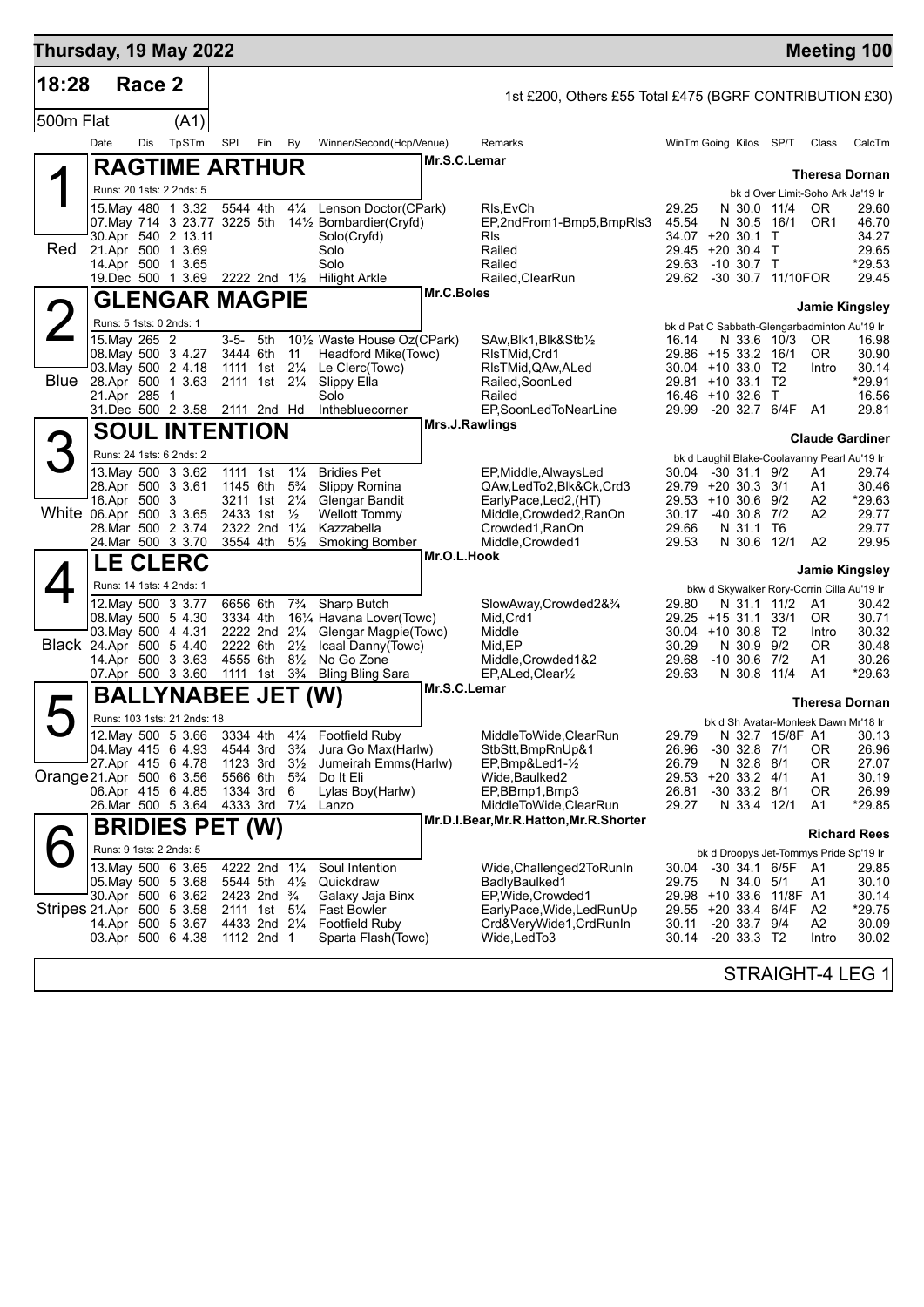| Thursday, 19 May 2022     |                                          |            |                                        |                                             |                         |                                  |                                           |                |                                                                   |                                                       |              |                                  |                   |          | <b>Meeting 100</b>                                              |
|---------------------------|------------------------------------------|------------|----------------------------------------|---------------------------------------------|-------------------------|----------------------------------|-------------------------------------------|----------------|-------------------------------------------------------------------|-------------------------------------------------------|--------------|----------------------------------|-------------------|----------|-----------------------------------------------------------------|
| 18:43                     |                                          | Race 3     |                                        |                                             |                         |                                  |                                           |                | 1st £140, Others £50 Total £390 (BGRF CONTRIBUTION £30)           |                                                       |              |                                  |                   |          |                                                                 |
| 500m Flat                 |                                          |            | (A4)                                   |                                             |                         |                                  |                                           |                |                                                                   |                                                       |              |                                  |                   |          |                                                                 |
|                           | Date                                     | <b>Dis</b> | TpSTm                                  | SPI                                         | Fin                     | By                               | Winner/Second(Hcp/Venue)                  |                | Remarks                                                           | WinTm Going Kilos SP/T                                |              |                                  |                   | Class    | CalcTm                                                          |
|                           |                                          |            |                                        | <b>YASSOO PATRICK</b>                       |                         |                                  |                                           | Mr.P.G.Andreas |                                                                   |                                                       |              |                                  |                   |          |                                                                 |
|                           |                                          |            | Runs: 76 1sts: 17 2nds: 16             |                                             |                         |                                  |                                           |                |                                                                   |                                                       |              |                                  |                   |          | <b>George Andreas</b><br>bef d Pat C Sabbath-Jetty Tom Sp'18 Ir |
|                           | 04. May 500 1 3.76                       |            |                                        |                                             | 6322 2nd 11/4           |                                  | Sharp Bobby                               |                | SAw, Railed, RanOn                                                | 29.94                                                 |              | N 34.0 7/1                       |                   | A4       | *30.05                                                          |
|                           | 27.Apr 500 1 3.79                        |            | 15.Apr 500 1 3.80                      | 6444 5th                                    | 6543 3rd                | $3\frac{1}{2}$<br>4              | Fine Cut<br><b>Crystal Alice</b>          |                | SAw, CrdMid1, RanOn<br>SAw, Railed, Crowded3                      | 30.03<br>30.07                                        |              | N 33.9 9/2<br>$-20, 34.3, 4/1$   |                   | A4<br>A4 | 30.31<br>30.20                                                  |
| Red                       | 31.Mar 500 1 3.90                        |            |                                        | 6666 5th                                    |                         | $6\frac{3}{4}$                   | Sadie Girl                                |                | VerySlowAway,Rails,Crd1                                           | 29.81                                                 |              | N 33.6 20/1                      |                   | A3       | 30.35                                                           |
|                           | 24. Mar 500 1 3.75<br>18. Mar 500 2 3.75 |            |                                        |                                             | 4553 1st<br>6655 5th    | $\frac{1}{2}$<br>$3\frac{1}{4}$  | Seasons Reigns<br><b>Final Blake</b>      |                | Rails, LedNearLine<br>SAw, Crowded 2& 3/4                         | 30.22<br>30.33                                        |              | $-10.32.7$<br>$-10$ 32.7 $12/1$  | 16/1              | A3<br>A3 | 30.12<br>30.49                                                  |
|                           |                                          |            |                                        | <b>AMAZING AIDAN</b>                        |                         |                                  |                                           |                | Mr.A.C.B.Green, Mr.S.Johnson                                      |                                                       |              |                                  |                   |          |                                                                 |
|                           |                                          |            | Runs: 45 1sts: 6 2nds: 5               |                                             |                         |                                  |                                           |                |                                                                   |                                                       |              |                                  |                   |          | <b>Belinda Green</b>                                            |
|                           | 12. May 500 4 R2                         |            |                                        |                                             | 5556 4th                | 5                                | Droopys Glad(Scr)                         |                | SlowAway, RailsToMiddle                                           | 30.09 -10 34.0 9/1                                    |              |                                  |                   | Hcp      | bk d Skywalker Farloe-Express Secret Sp'18 Ir<br>30.55          |
|                           | 02. May 500 2 3.79<br>06.Apr 500 2 3.89  |            |                                        |                                             | 1111 1st<br>6443 4th    | $3\frac{1}{4}$<br>$5\frac{1}{2}$ | Molly Ona Jolly<br>Springside Annie       |                | RIsToMid.ALed<br>SAw, RIsToMid, BBaulked W1/4                     | 30.52<br>30.44                                        |              | $-10,34.1$ T2<br>$-40$ 34.3 11/1 |                   | A3       | xLame *30.42<br>30.49                                           |
| Blue                      | 30.Mar 500 5 R2                          |            |                                        |                                             | 5544 4th                | 2                                | Alanas Roddick(R5)                        |                | RIsToMid, ClearRun                                                | 30.30                                                 |              | $-10, 34.6, 8/1$                 |                   | Hcp      | 30.53                                                           |
|                           | 09. Mar 500 1 3.75                       |            | 24.Mar 500 1 3.77                      |                                             | 4333 4th<br>2455 5th    | $7\frac{1}{4}$<br>$7\frac{1}{2}$ | <b>Ballymac Ellie</b><br>Killeacle Camila |                | Rails, ClearRun<br>Crowded1, Baulked1/4                           | 30.06<br>30.44                                        | -20 34.7 7/1 | $-10, 34.4, 14/1$                |                   | A3<br>A3 | 30.55<br>30.83                                                  |
|                           |                                          |            |                                        | <b>STOP THAT ZIGGY</b>                      |                         |                                  |                                           |                | Miss.G.L.Davidson                                                 |                                                       |              |                                  |                   |          |                                                                 |
| 3                         |                                          |            | Runs: 64 1sts: 8 2nds: 14              |                                             |                         |                                  |                                           |                |                                                                   |                                                       |              |                                  |                   |          | <b>Gemma Davidson</b>                                           |
|                           | 12. May 500 5 R2                         |            |                                        |                                             | 4432 2nd 1/2            |                                  | Droopys Glad(Scr)                         |                | Crd&LedRunInToNearLine                                            | 30.09                                                 |              | $-10$ 32.2 $6/1$                 |                   | Hcp      | bk d Aero Majestic-Razmataz Shadow Oc'17 Ir<br>30.19            |
|                           | 03. May 500 3 3.80<br>27.Apr 500 3 3.71  |            |                                        |                                             | 5655 4th<br>5455 6th    | $5\frac{1}{2}$<br>$8\frac{1}{4}$ | <b>Bluestar Gold</b><br>Fine Cut          |                | Crowded1&3&4<br>Crowded <sup>1/4</sup>                            | 30.07<br>30.03                                        |              | N 32.6 11/2                      | N 32.8 10/3       | A4<br>A4 | 30.52<br>30.69                                                  |
| White 14.Apr 500 3 3.77   |                                          |            |                                        |                                             | 5544 4th                | $3\frac{1}{2}$                   | Shaneboy Angie                            |                | BadlyBlkWide1, Baulked2                                           | 30.27                                                 |              | $-20$ 32.9 $7/1$                 |                   | A3       | 30.34                                                           |
|                           |                                          |            | 05.Apr 500 3 3.73                      | 6544 4th<br>12.Mar 695 2 14.58 4322 2nd 3/4 |                         | $5\frac{1}{4}$                   | Moanteen Eddie<br>Kata Calypso            |                | Middle, Crowded 1&3<br>Crowded3, Chl5, Led6-RnIn                  | 29.70<br>42.77                                        |              | N 33.1 9/1                       | $-1532.810/3$     | A3<br>S3 | *30.13<br>42.69                                                 |
|                           |                                          |            |                                        | <b>INDIAN SUNSET</b>                        |                         |                                  |                                           | Mrs.D.Williams |                                                                   |                                                       |              |                                  |                   |          |                                                                 |
|                           | Runs: 5 1sts: 1 2nds: 0                  |            |                                        |                                             |                         |                                  |                                           |                |                                                                   | (Season 28.De'21) bkw b Droopys Jet-Date Due De'19 Ir |              |                                  |                   |          | <b>Derek Knight</b>                                             |
|                           |                                          |            | 13. May 500 3 3.70                     |                                             | 3222 1st                | SH                               | Rising Amber                              |                | Middle, LedNearLine                                               | 30.13                                                 |              | $-20$ 27.7 $7/2$                 |                   | A5       | *29.93                                                          |
|                           | 30.Apr 500 4 3.70                        |            | 06. May 500 4 3.76                     |                                             | 4566 6th<br>4333 4th    | 5<br>$1\frac{3}{4}$              | Insane Jagger<br>Fearsome Poppy           |                | SAw, Middle, Baulked Wide1<br>EP, Middle, Handy To4               | 30.44<br>29.89                                        |              | $-20$ 27.6 6/1                   | +10 27.4 15/8F A5 | A5       | 30.64<br>30.14                                                  |
| Black 22.Apr 500 3 3.66   |                                          |            |                                        |                                             | 4233 4th                | $1\frac{3}{4}$                   | Jofra                                     |                | Crowded1, Challenged&CkW4                                         | 30.56                                                 |              | -40 28.3                         | 5/1               | A5       | 30.29                                                           |
|                           | 12.Apr 500 4 3.66<br>04.Apr 500 3 3.63   |            |                                        |                                             | 6456 6th 9              |                                  | Seomra Syd<br>Solo                        |                | Middle, Wide2, ClearRun<br>Middle                                 | 29.65 +20 28.3 7/1<br>30.54 -30 28.6 T                |              |                                  |                   | A5       | 30.56<br>30.24                                                  |
|                           |                                          |            |                                        | <b>CROSSFIELD MYA (W)</b>                   |                         |                                  |                                           |                | Mr.T.Cooper, Miss.G.L.Davidson, Mr.D.J.Staddon                    |                                                       |              |                                  |                   |          |                                                                 |
|                           |                                          |            | Runs: 16 1sts: 5 2nds: 1               |                                             |                         |                                  |                                           |                | (Season 08.Oc'21) bd b Droopys Jet-Crossfield Kate Ja'20 Ir       |                                                       |              |                                  |                   |          | <b>Gemma Davidson</b>                                           |
|                           |                                          |            | 10. May 500 5 3.70                     |                                             | 3222 2nd 1              |                                  | Insane Fly                                |                | Chl3, VWide4, RanOn                                               |                                                       |              |                                  |                   |          | 30.12 -10 26.3 5/2 A4 30.11                                     |
|                           | 03. May 500 6 3.67<br>27.Apr 500 6 3.66  |            |                                        |                                             | 4666 6th 7½<br>4665 4th | $2\frac{1}{2}$                   | Blastout Tink<br>Southdowns Gypsy         |                | Crowded1, Baulked2<br>Crowded1&4                                  | 29.65<br>30.35                                        |              | N 26.3 10/3<br>N 26.7            | 11/4              | A4<br>A3 | 30.26<br>30.55                                                  |
| Orange 21.Apr 500 6 3.66  |                                          |            |                                        |                                             | 2221 1st                | 6                                | <b>Rural Rose</b>                         |                | Baulked1,Led3,DrewClear                                           | 29.93 +20 26.4 15/8                                   |              |                                  |                   | A4       | 30.13                                                           |
|                           | 12.Apr 500 6 3.67<br>08.Mar 500 5 3.69   |            |                                        | 4333 5th<br>4665 5th                        |                         | $1\frac{1}{4}$<br>$3\frac{1}{2}$ | Yassoo Pikachu<br><b>Enchanted Lake</b>   |                | Crowded1, Badly Blk Run In<br>Crowded <sup>1</sup> / <sub>4</sub> | 30.02 +10 26.1 5/2F<br>29.98                          |              |                                  | $-20$ 26.5 16/1   | A4<br>A3 | 30.21<br>*30.04                                                 |
|                           |                                          |            |                                        | <b>ICAALS SOPHIE (W)</b>                    |                         |                                  |                                           |                | <b>ICAAL Syndicate</b>                                            |                                                       |              |                                  |                   |          |                                                                 |
|                           |                                          |            | Runs: 33 1sts: 5 2nds: 5               |                                             |                         |                                  |                                           |                | (Ssn Suppressed) bk b Droopys Jet-Sidarian Fern Oc'19 Ir          |                                                       |              |                                  |                   |          | <b>Belinda Green</b>                                            |
|                           |                                          |            | 13 May 500 6 3.72                      |                                             | 6555 5th 8              |                                  | Seomra Syd                                |                | SAw,MidToWide,Blk1,Crd¾                                           | 30.23                                                 |              | -20 27.1 12/1                    |                   | A3       | 30.67                                                           |
|                           | 07. May 500 5 3.67<br>30.Apr 500 5 3.67  |            |                                        |                                             | 2334 5th<br>4557 5th    | 6<br>$3\frac{1}{4}$              | Over It Now<br><b>Malbay Donie</b>        |                | MidToWide, ClearRun<br>Wide,ClearRun                              | 29.95<br>29.83 +10 26.9 6/1                           |              | N 27.0 12/1                      |                   | A3<br>A3 | 30.43<br>30.17                                                  |
| Stripes 26.Apr 500 6 3.68 |                                          |            |                                        |                                             | 4665 3rd                | $1\frac{1}{4}$                   | Cozys Back                                |                | Crowded1                                                          | 30.38                                                 |              |                                  | N 27.1 9/4F       | A3       | 30.47                                                           |
|                           |                                          |            | 19.Apr 500 6 3.62<br>13.Apr 500 5 3.64 |                                             | 2332 1st<br>2222 1st DH | $1\frac{1}{4}$                   | Pennys Cuisle<br>Rogue Venom              |                | Wide, Led Run In<br>MiddleToWide,RanOn                            | 30.58<br>29.93                                        |              | N 27.2 9/2                       | -50 27.2 7/4F     | A4<br>A5 | 30.08<br>*29.93                                                 |
|                           |                                          |            |                                        |                                             |                         |                                  |                                           |                |                                                                   |                                                       |              |                                  |                   |          |                                                                 |
|                           |                                          |            |                                        |                                             |                         |                                  |                                           |                |                                                                   |                                                       |              |                                  |                   |          | STRAIGHT-4 LEG 2                                                |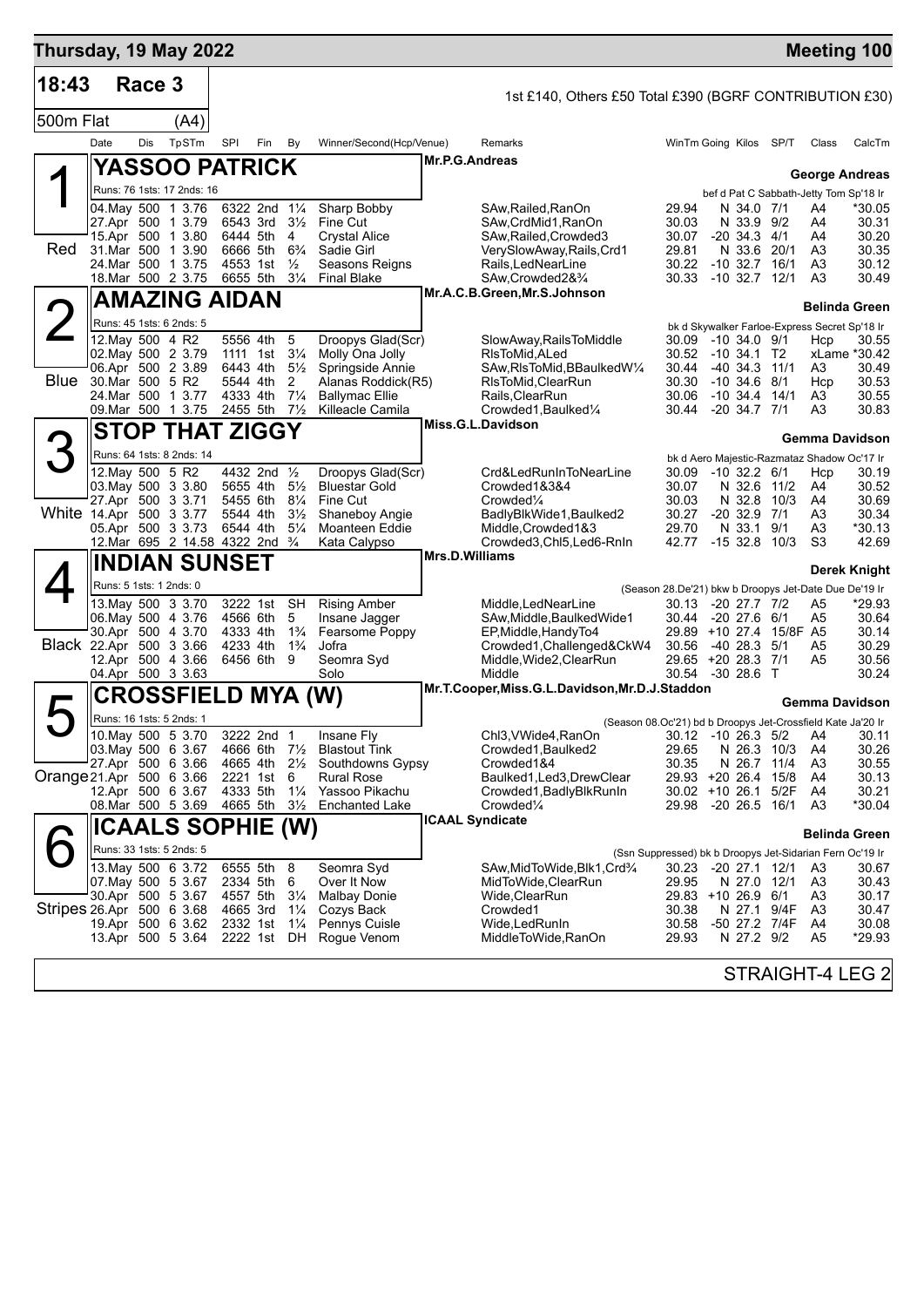| Thursday, 19 May 2022   |                                          |        |                                                |                        |                         |                                      |                                     |               |                                                         |                                                             |                                                                    |                  |                      | <b>Meeting 100</b>    |
|-------------------------|------------------------------------------|--------|------------------------------------------------|------------------------|-------------------------|--------------------------------------|-------------------------------------|---------------|---------------------------------------------------------|-------------------------------------------------------------|--------------------------------------------------------------------|------------------|----------------------|-----------------------|
| 18:58                   |                                          | Race 4 |                                                |                        |                         |                                      |                                     |               | 1st £150, Others £45 Total £375 (BGRF CONTRIBUTION £30) |                                                             |                                                                    |                  |                      |                       |
| 285m Flat               |                                          |        | (D1)                                           |                        |                         |                                      |                                     |               |                                                         |                                                             |                                                                    |                  |                      |                       |
|                         | Date                                     | Dis    | TpSTm                                          | SPI                    | Fin                     | By                                   | Winner/Second(Hcp/Venue)            |               | Remarks                                                 |                                                             | WinTm Going Kilos SP/T                                             |                  | Class                | CalcTm                |
|                         |                                          |        |                                                |                        |                         |                                      |                                     | Sharp Lads    |                                                         |                                                             |                                                                    |                  |                      |                       |
|                         |                                          |        | <b>SHARP SAM</b>                               |                        |                         |                                      |                                     |               |                                                         |                                                             |                                                                    |                  |                      | <b>Seamus Cahill</b>  |
|                         | 14. May 285 1                            |        | Runs: 49 1sts: 9 2nds: 11                      | 4-4-                   | 4th                     | $5\frac{3}{4}$                       | Precede                             |               | Baulked&Checked1                                        | 16.61                                                       | bd d Forest Con-Ballinakil Biddy My'19 Br<br>N 36.9                | 11/2             | D1                   | 17.07                 |
|                         | 07. May 285 1                            |        |                                                | $4 - 4 -$              | 3rd                     | $2\frac{3}{4}$                       | Precede                             |               | Railed, Clear Run                                       | 16.57                                                       | N 37.0                                                             | 15/8             | D1                   | 16.80                 |
| Red                     | 03. May 285 1<br>26.Apr 285 2            |        |                                                | $3-2-$<br>$3 - 5 -$    | 1st<br>6th              | $1\frac{1}{4}$<br>$3\frac{3}{4}$     | Gentle Change<br>Fearsome Charlie   |               | Railed,Led2<br>Baulked1, Crowded2                       | 16.72<br>16.62                                              | N 37.3 7/1<br>N 37.1                                               | 9/2              | D1<br>D1             | 16.72<br>16.91        |
|                         | 19.Apr 285 2                             |        |                                                | $4 - 5 -$              | 5th                     | 8                                    | <b>Hunters Smokey</b>               |               | Bumped1/2                                               | 16.82                                                       | $-20,37.0$                                                         | 15/8F D1         |                      | 17.26                 |
|                         | 05.Mar 285 1                             |        |                                                | $2 - 2 -$              | 1st                     | $2\frac{1}{4}$                       | <b>White Edition</b>                | Mr.W.H.Cooper | EarlyPace, Railed, Led2                                 | 16.61                                                       | $-10,36.6$                                                         | 15/8             | D <sub>2</sub>       | *16.51                |
|                         |                                          |        | <b>SO DELIGHTED</b>                            |                        |                         |                                      |                                     |               |                                                         |                                                             |                                                                    |                  |                      | <b>Derek Knight</b>   |
|                         | 14. May 285 2                            |        | Runs: 72 1sts: 19 2nds: 22                     | 4-5-                   | 3rd                     | $3\frac{1}{2}$                       | Pocket Elvis                        |               | Baulked <sup>1</sup> / <sub>2</sub>                     | 16.39                                                       | bk d Taylors Sky-Yahoo Perlena Jn'18 Ir<br>N 32.1 25/1             |                  | D1                   | 16.68                 |
|                         | 05. May 285 3                            |        |                                                | 5-4-                   | 6th                     | $5\frac{1}{2}$                       | Pocket Elvis                        |               | Crowded1&2                                              | 16.53                                                       | $-532.07/1$                                                        |                  | D1                   | 16.91                 |
| <b>Blue</b>             | 27.Apr 285 2<br>20.Apr 285 3             |        |                                                | 3-4-<br>$3 - 2 -$      | 3rd<br>3rd              | $1\frac{3}{4}$<br>2                  | Zenas Stopher<br>Insane Panther     |               | Crowded <sup>1</sup> / <sub>2</sub><br>Chl1To2, Crowded | 16.72<br>16.45                                              | N 32.6 7/4<br>N 32.8                                               | 9/4              | D1<br>D1             | 16.87<br>16.62        |
|                         | 08.Apr 285 2                             |        |                                                | $1 - 1 -$              | 1st                     | Nk                                   | Le Scargot                          |               | RIsToMid, AlwaysLed                                     | 16.80                                                       | $-5$ 32.3 $2/1J$                                                   |                  | D1                   | 16.75                 |
|                         | 05.Mar 285 2                             |        |                                                | 3-1-                   | 1st $\frac{1}{2}$       |                                      | Gentle Change                       | Mr.L.B.Pearce | EP, MidToRIs, SoonLed                                   | 16.72                                                       | -10 32.2 5/2F                                                      |                  | D <sub>1</sub>       | *16.62                |
|                         |                                          |        | <b>HUNTERS SMOKEY</b>                          |                        |                         |                                      |                                     |               |                                                         |                                                             |                                                                    |                  |                      | <b>Maria Collins</b>  |
|                         | Runs: 5 1sts: 1 2nds: 0<br>14. May 285 3 |        |                                                | 6-6-                   | 6th                     |                                      | 101/ <sub>2</sub> Precede           |               | SlowAway,Baulked1                                       | 16.61                                                       | wbd d Drive On Smokey-Following Lights Ap'20 Ir<br>N 35.7 4/1      |                  | D1                   | 17.45                 |
|                         | 03. May 285 3                            |        |                                                | 5-4-                   | 4th                     | $2\frac{1}{4}$                       | Sharp Sam                           |               | Middle, ClearRun                                        | 16.72                                                       | N 35.7 9/2                                                         |                  | D1                   | 16.90                 |
| White 19.Apr 285 3      | 26.Apr 285 3                             |        |                                                | $4 - 2 -$<br>$5 - 2 -$ | 3rd<br>1st              | $2\frac{1}{4}$<br>$\frac{1}{2}$      | Fearsome Charlie<br>Get On Tommy    |               | Middle, ClearRun<br>Middle,LedRunIn                     | 16.62<br>16.82                                              | N 35.1<br>$-20, 34.9$                                              | 15/8F D1<br>11/4 | D1                   | 16.79<br>16.62        |
|                         | 08.Apr 285 4                             |        |                                                | $6 - 3 -$              | 3rd                     | $2\frac{3}{4}$                       | So Delighted                        |               | SlowAway, Crowded1                                      | 16.80                                                       | $-5$ 35.9                                                          | 10/3             | D1                   | 16.97                 |
|                         | 19.Mar 285 3                             |        |                                                | $2 - 1 -$              | 1st                     | $2\frac{1}{2}$                       | Glengar Panama                      | Mr.L.Andreas  | EarlyPace, Middle, SoonLed                              | 16.61                                                       | $-5356$ T3                                                         |                  |                      | *16.56                |
|                         |                                          |        | <b>SKYBLUES BEST</b>                           |                        |                         |                                      |                                     |               |                                                         |                                                             |                                                                    |                  |                      | <b>George Andreas</b> |
|                         |                                          |        | Runs: 41 1sts: 11 2nds: 3<br>15 May 450 3 1.10 | 3222 6th               |                         | $5\frac{1}{2}$                       | Roys Rocco(CPark)                   |               | MidToRIs, EvCh                                          | 27.61                                                       | bk d Ballymac Best-Final Gem Sp'19 Ir<br>N 31.8                    | 12/1             | OR <sub>3</sub>      | 28.03                 |
|                         | 11. May 285 4                            |        |                                                |                        | 1-1- 1st $1\frac{1}{4}$ |                                      | Dunbolg Gemini                      |               | QAw, WRnUp, Middle, ALed                                | 16.78                                                       | $-5$ 32.0 $5/1$                                                    |                  | D <sub>2</sub>       | 16.73                 |
| Black 22.Apr 500 4 3.59 |                                          |        | 30.Apr 500 4 3.60                              | 2111 6th<br>3111       |                         | $4\frac{1}{4}$<br>2nd $1\frac{1}{2}$ | <b>Malbay Donie</b><br>Diegos Misty |               | EP, Middle, LedRunUpTo4<br>EP,Crd&Led1ToRunIn           | 30.38                                                       | 29.83 +10 32.2 9/2<br>$-30$ 32.6 $8/1$                             |                  | A3<br>A3             | 30.24<br>30.20        |
|                         |                                          |        | 15.Apr 500 4 3.55                              | 1111                   | 6th                     | 3                                    | <b>Ballymac Ellie</b>               |               | QAw,Middle,LedToRunIn                                   | 30.30                                                       | $-20$ 32.7 $9/1$                                                   |                  | A3                   | 30.32                 |
|                         | 23.Mar 285 4                             |        |                                                | $2 - 1 -$              |                         | 1st SH                               | Concentric                          | Mr.D.Teevan   | EP,Mid,Led½,HeldOn                                      | 16.68                                                       | N 31.4 11/4J D2                                                    |                  |                      | *16.68                |
|                         |                                          |        | <b>HELSINKI JET</b>                            |                        | (W)                     |                                      |                                     |               |                                                         |                                                             |                                                                    |                  |                      | <b>Seamus Cahill</b>  |
|                         | 06. May 285 6                            |        | Runs: 34 1sts: 7 2nds: 6                       | $1 - 1 -$              |                         |                                      | 1st 31/2 Betsys Bullet              |               | QAw, Wide, AlwaysLed                                    |                                                             | wbebd d Ardnasool Jet-Dundrum Pearl Oc'19 Ir<br>16.93 -10 31.5 9/2 |                  | D <sub>2</sub>       | 16.83                 |
|                         | 30.Apr 285 6                             |        |                                                | 5-5-                   | 6th                     | $5\frac{1}{2}$                       | Nancys Girl                         |               | SAw, Wide, Baulked1                                     | 16.75                                                       | $+5$ 31.1 11/4                                                     |                  | D <sub>2</sub>       | 17.23                 |
| Orange 14 Apr 285 6     | 20.Apr 285 6                             |        |                                                | 6-4-<br>$6 - 5 -$      | 4th<br>5th              | $7\frac{1}{4}$<br>$5\frac{1}{4}$     | Insane Joe<br>Le Scargot            |               | VSAw, Crowded2<br>SlowAway, Wide                        | 16.42<br>16.49                                              | +5 30.8 2/1F<br>$-10$ 30.9 20/1                                    |                  | D <sub>2</sub><br>D1 | 17.06<br>16.80        |
|                         | 07.Apr 285 5                             |        |                                                | $6 - 6 -$              | 6th                     | $4\frac{1}{4}$                       | Insane Panther                      |               | SlowAway, Wide                                          | 16.60                                                       | N 31.6                                                             | 14/1             | D1                   | 16.94                 |
|                         | 24.Mar 285 6                             |        |                                                | 2-2-                   |                         | 2nd $1\frac{1}{2}$                   | <b>Blastoff Mason</b>               | Mr.M.White    | MiddleToWide,ClearRun                                   | 16.45                                                       | N 32.0 T2                                                          |                  |                      | $*16.57$              |
|                         |                                          |        | <b>WHITE EDITION (W)</b>                       |                        |                         |                                      |                                     |               |                                                         |                                                             |                                                                    |                  |                      | <b>Richard Rees</b>   |
|                         |                                          |        | Runs: 23 1sts: 5 2nds: 8                       |                        |                         |                                      |                                     |               |                                                         | (Season Unknown) bk b Laughil Blake-Brynoffa Rosie Fb'20 Ir |                                                                    |                  |                      |                       |
|                         | 14. May 285 6<br>05. May 285 6           |        |                                                | $1 - 1 -$<br>4-3-      | 4th 4                   | 2nd $2\frac{1}{4}$                   | Precede<br><b>Pocket Elvis</b>      |               | QAw, Wide, Led To 2<br>Wide,ClearRun                    | 16.61<br>16.53                                              | N 28.3 7/1<br>$-5$ 28.4 16/1                                       |                  | D1<br>D1             | 16.80<br>16.80        |
|                         | 27.Apr 285 6                             |        |                                                | 2-1-                   | 2nd $\frac{3}{4}$       |                                      | Zenas Stopher                       |               | EP,LedRunUpTo2                                          | 16.72                                                       | N 28.7 9/1                                                         |                  | D1                   | 16.78                 |
| Stripes 20.Apr 285 6    | 15.Apr 285 6                             |        |                                                | 2-4-<br>$1 - 1 -$      | 5th<br>1st              | $3\frac{1}{2}$<br>$\frac{3}{4}$      | Insane Panther<br>Adachi Diego      |               | Wide,ClearRun<br>QAw, Wide, Always Led                  | 16.45                                                       | N 28.7 12/1<br>16.82 -10 28.0 9/2                                  |                  | D1<br>D2             | 16.74<br>16.72        |
|                         | 25.Mar 285 6                             |        |                                                | $1 - 1 -$              |                         | 1st Hd                               | Insane Joe                          |               | VQAw,Wide,AlwaysLed                                     |                                                             | 16.72 -10 27.7 15/8F D3                                            |                  |                      | *16.62                |
|                         |                                          |        |                                                |                        |                         |                                      |                                     |               |                                                         |                                                             |                                                                    |                  |                      | STRAIGHT-4 LEG 3      |
|                         |                                          |        |                                                |                        |                         |                                      |                                     |               |                                                         |                                                             |                                                                    |                  |                      |                       |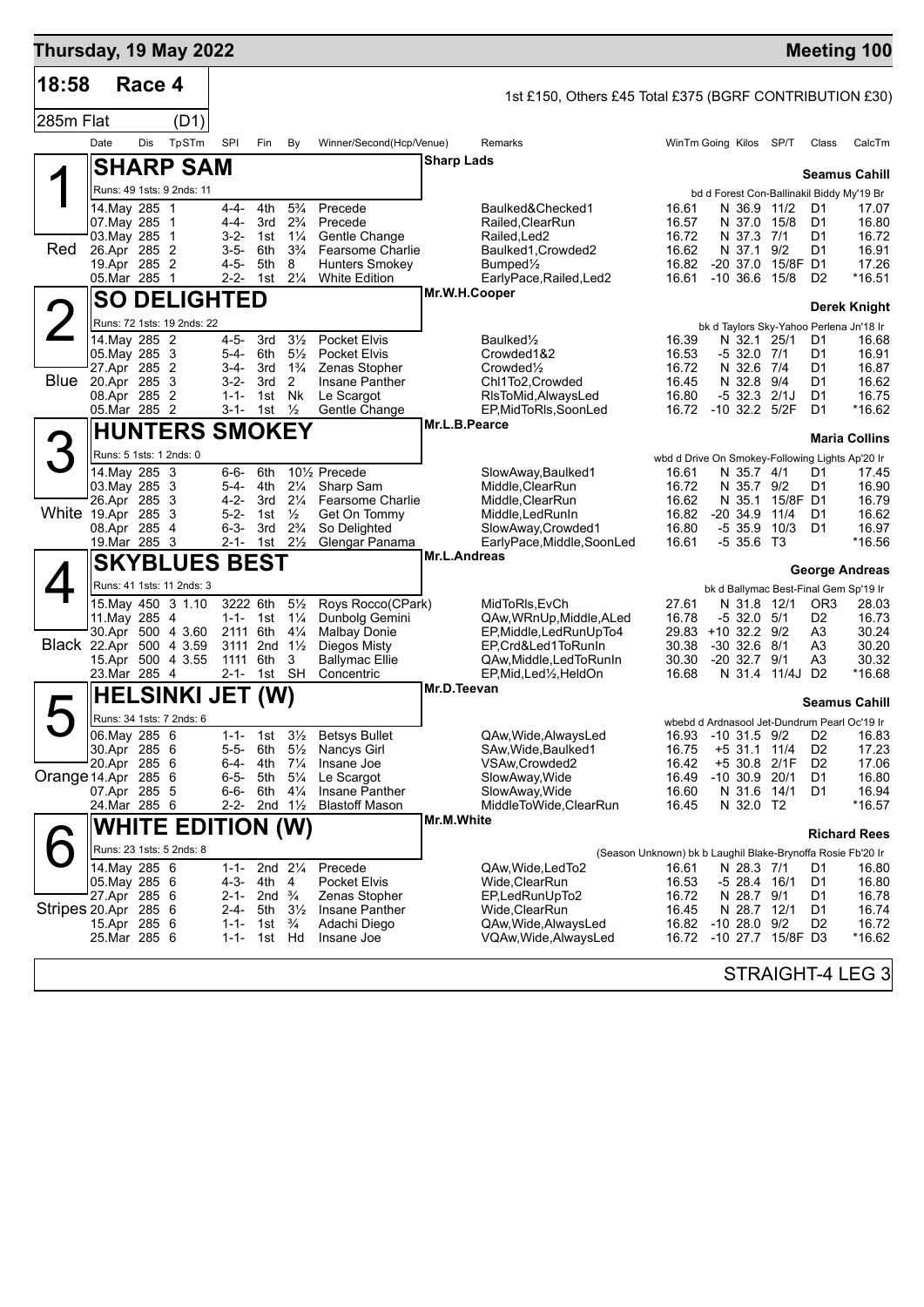| Thursday, 19 May 2022     |                                                                                                                               |        |                            |                                                                      |                                                                                                                    |                                                                                        |                                                                                                                                   |              |                                                                                                                                                                 |                                                                                    |                                                                                     |                               |                                                                                            | <b>Meeting 100</b>                                                |
|---------------------------|-------------------------------------------------------------------------------------------------------------------------------|--------|----------------------------|----------------------------------------------------------------------|--------------------------------------------------------------------------------------------------------------------|----------------------------------------------------------------------------------------|-----------------------------------------------------------------------------------------------------------------------------------|--------------|-----------------------------------------------------------------------------------------------------------------------------------------------------------------|------------------------------------------------------------------------------------|-------------------------------------------------------------------------------------|-------------------------------|--------------------------------------------------------------------------------------------|-------------------------------------------------------------------|
| 19:18                     |                                                                                                                               | Race 5 |                            |                                                                      |                                                                                                                    |                                                                                        |                                                                                                                                   |              | 1st £200, Others £55 Total £475 (BGRF CONTRIBUTION £30)                                                                                                         |                                                                                    |                                                                                     |                               |                                                                                            |                                                                   |
| 500m Flat                 |                                                                                                                               |        | (A1)                       |                                                                      |                                                                                                                    |                                                                                        |                                                                                                                                   |              |                                                                                                                                                                 |                                                                                    |                                                                                     |                               |                                                                                            |                                                                   |
|                           | Date                                                                                                                          | Dis    | TpSTm                      | SPI                                                                  | Fin                                                                                                                | By                                                                                     | Winner/Second(Hcp/Venue)                                                                                                          |              | Remarks                                                                                                                                                         | WinTm Going Kilos SP/T                                                             |                                                                                     |                               | Class                                                                                      | CalcTm                                                            |
|                           | <b>RAYMAN</b>                                                                                                                 |        |                            |                                                                      |                                                                                                                    |                                                                                        |                                                                                                                                   |              | Mr.S.C.Lemar                                                                                                                                                    |                                                                                    |                                                                                     |                               |                                                                                            |                                                                   |
|                           | Runs: 19 1sts: 3 2nds: 2                                                                                                      |        |                            |                                                                      |                                                                                                                    |                                                                                        |                                                                                                                                   |              |                                                                                                                                                                 |                                                                                    |                                                                                     |                               | bk d Droopys Sydney-Emers Diva De'19 Ir                                                    | <b>Theresa Dornan</b>                                             |
| Red                       | 12. May 500 1 3.70<br>03. May 500 2 3.71<br>28.Apr 500 1 3.76<br>14.Apr 500 1 3.75<br>26.Mar 515 1 4.62<br>03. Mar 500 1 3.83 |        |                            | 5544 4th<br>6666 5th<br>5333 3rd<br>5544 4th                         | 4443 2nd 11/4<br>6333 1st SH                                                                                       | $2\frac{3}{4}$<br>3<br>$2\frac{1}{2}$<br>$7\frac{1}{2}$                                | <b>Footfield Ruby</b><br>Marlfield Glen<br>Slippy Romina<br>Ragtime Charley<br><b>Sporting Chile</b><br>Icaals The Beast          |              | Crowded1&RunIn,RanOn<br>Crowded1&RunIn<br>SlowAway,Crowded&Checked1 29.79 +20 34.3<br>Rails, Crowded 1&2<br>SAw, Railed, CrdRunIn<br>SlowAway, Rails, LedNearLn | 29.79<br>29.88<br>30.08<br>30.23<br>30.14                                          | N 34.3 11/4<br>$-10$ 34.3 $16/1$<br>$-20, 33.9, 11/4$<br>N 33.9<br>$-30$ 33.6 $7/2$ | 5/1<br>20/1                   | A1<br>A1<br>A1<br>A1<br>0R<br>A1                                                           | 29.90<br>30.00<br>30.23<br>30.08<br>30.84<br>*29.84               |
|                           |                                                                                                                               |        | <b>MOANTEEN EDDIE</b>      |                                                                      |                                                                                                                    |                                                                                        |                                                                                                                                   |              | Mr.D.N.Bedford, Mr.P.N.Bedford                                                                                                                                  |                                                                                    |                                                                                     |                               |                                                                                            |                                                                   |
| $\angle$                  | Runs: 17 1sts: 2 2nds: 1                                                                                                      |        |                            |                                                                      |                                                                                                                    |                                                                                        |                                                                                                                                   |              |                                                                                                                                                                 |                                                                                    |                                                                                     |                               | wbk d Droopys Sydney-High St Jesse Ja'20 Ir                                                | <b>Richard Rees</b>                                               |
| Blue                      | 12. May 500 2 3.69<br>05. May 500 1 3.64<br>20.Apr 500 2 3.60<br>05.Apr 500 2 3.68<br>30.Mar 500 2 3.73<br>24. Mar 500 2 3.80 |        |                            | 5565 5th<br>5211 1st<br>3226 5th<br>2111 1st<br>5333 4th<br>6664 4th |                                                                                                                    | $6\frac{1}{4}$<br>$\frac{1}{2}$<br>$3\frac{1}{4}$<br>3<br>$2\frac{1}{4}$               | Sharp Butch<br>Landenstown King<br>101/2 Bling Bling Sara<br><b>Sheriffs Flame</b><br><b>Fast Bowler</b><br><b>Yassoo Patrick</b> |              | Middle&Crowded2<br>Rails, Led <sup>1</sup> / <sub>2</sub><br>Crowded1To2, Baulked3/4<br>RIsToMid, Led1<br>Crowded3&4<br>SAw, CrdWide1, Crowded3/4               | 29.80<br>29.72<br>29.82<br>29.70<br>29.95<br>30.22 -10 32.7 5/2                    | N 35.2 6/1<br>N 34.0 8/1<br>N 33.3 7/4F<br>$-10, 33.1$                              | $-10, 34.7, 5/2C$<br>10/3     | A1<br>A2<br>A2<br>A <sub>3</sub><br>A <sub>3</sub><br>A3                                   | 30.30<br>*29.62<br>30.66<br>29.70<br>30.07<br>30.31               |
|                           |                                                                                                                               |        | <b>SPILL THE BEANS</b>     |                                                                      |                                                                                                                    |                                                                                        |                                                                                                                                   |              | Mr.M.A.Charman                                                                                                                                                  |                                                                                    |                                                                                     |                               |                                                                                            |                                                                   |
| 3                         |                                                                                                                               |        | Runs: 35 1sts: 10 2nds: 3  |                                                                      |                                                                                                                    |                                                                                        |                                                                                                                                   |              |                                                                                                                                                                 |                                                                                    |                                                                                     |                               | wbk d Droopys Sydney-Garfiney Bolt Au'19 Br                                                | Jason Heath                                                       |
| White 26.Apr 500 4 3.59   | 13. May 500 4 3.68<br>07 May 500 3 3.64<br>03. May 500 4 3.61<br>20.Apr 500 4 3.59<br>12.Apr 500 4 3.56                       |        |                            | 5333 6th<br>3333 3rd<br>2211 1st<br>1333 6th<br>3222 3rd 5           | $3222$ 3rd $2\frac{1}{2}$                                                                                          | $7\frac{3}{4}$<br>$3\frac{1}{4}$<br>$\mathbf{1}$<br>11                                 | Soul Intention<br><b>Bodhis Bullet</b><br>Springside Annie<br><b>Fast Bowler</b><br><b>Bling Bling Sara</b><br>So Solemn          |              | Middle, Crowded <sup>1/4</sup><br>Middle, Baulked1<br>EP,Crowded1<br>EP,LedRnUpTo1/4&Fr1/2<br>Crowded1To2, Baulked3/4<br>EP, Baulked1                           | 30.04<br>29.66<br>29.92<br>30.71<br>29.82<br>29.72 +10 37.5 4/1                    | $-30, 36.6, 9/4$<br>N 36.2 7/1<br>N 36.0 11/2<br>N 36.6<br>N 37.0 4/1               | 11/4J A2                      | A1<br>A1<br>A1<br>A2<br>A2                                                                 | 30.35<br>*29.93<br>30.11<br>30.71<br>30.69<br>30.22               |
|                           |                                                                                                                               |        | BRITANIA ALICE             |                                                                      |                                                                                                                    |                                                                                        |                                                                                                                                   | Mr.J.J.Heath |                                                                                                                                                                 |                                                                                    |                                                                                     |                               |                                                                                            |                                                                   |
|                           |                                                                                                                               |        | Runs: 99 1sts: 21 2nds: 16 |                                                                      |                                                                                                                    |                                                                                        |                                                                                                                                   |              |                                                                                                                                                                 |                                                                                    |                                                                                     |                               | bkw d Farloe Blitz-Annie From Cork Ap'18 Ir                                                | Jason Heath                                                       |
| Black 14.Apr 500 4 3.71   | 12. May 500 3 3.67<br>26.Apr 500 3 3.65<br>21.Apr 500 3 3.66<br>05.Apr 500 3 3.64<br>01.Mar 500 4 3.76                        |        |                            | 5666 3rd<br>6433 3rd<br>6666 3rd<br>1343 6th<br>5211 1st             |                                                                                                                    | $3\frac{3}{4}$<br>$\overline{1}$<br>$6\frac{1}{4}$<br>$1\frac{3}{4}$<br>$5\frac{3}{4}$ | Solo<br>Marlfield Glen<br>Do It Eli<br>No Go Zone<br>Lasair Breno<br>Aldebaran                                                    |              | Middle, WideRunIn<br>Crowded1&1/4, RanOn<br>Crowded2, RanOn<br>Crd1, Blk& Checked 2, RanOn<br>Crowded1, Baulked RunIn<br>CrdRunUp, Led2, SoonClear              | 29.96<br>29.83<br>29.53 +20 32.6 7/1<br>29.68<br>29.88<br>29.66                    | $-10$ 32.9 T<br>N 32.7 9/2<br>$-10$ 33.2 $5/1$<br>N 33.4 9/2<br>-20 33.1 9/4F       |                               | xOffC<br>A1<br>Α1<br>A1<br>A1<br>A <sub>1</sub>                                            | 29.86<br>30.13<br>29.80<br>30.08<br>30.00<br>*29.46               |
|                           |                                                                                                                               |        |                            |                                                                      |                                                                                                                    |                                                                                        | <b>RAGTIME CHARLEY (W)</b>                                                                                                        |              | Mr.S.C.Lemar                                                                                                                                                    |                                                                                    |                                                                                     |                               |                                                                                            | <b>Theresa Dornan</b>                                             |
|                           | Runs: 34 1sts: 8 2nds: 4                                                                                                      |        |                            |                                                                      |                                                                                                                    |                                                                                        |                                                                                                                                   |              |                                                                                                                                                                 |                                                                                    |                                                                                     |                               | bk d Droopys Cain-Nans Lucky Au'19 Ir                                                      |                                                                   |
| Orange 21.Apr 500 5 3.63  | 12. May 500 5 3.65<br>03. May 500 6 3.59<br>28.Apr 500 5 3.61<br>14.Apr 500 5 3.66<br>24. Mar 500 5 3.64                      |        |                            | 2111 2nd Nk<br>4244 4th<br>3111 1st<br>6333 4th                      | 2444 4th<br>2222 3rd 1 <sup>1</sup> / <sub>4</sub>                                                                 | 3<br>$8\frac{1}{4}$<br>$\frac{3}{4}$<br>$2\frac{1}{2}$                                 | Sharp Butch<br>Springside Annie<br>Da Honey Man<br><b>Smoking Bomber</b><br>Da Honey Man<br><b>Mystical Tig</b>                   |              | Crowded&Ck1,Crowded2<br>Crd&LedRunUpToNearLine<br>EarlyPace, Challenged3To4<br>Crowded1, Badly Baulked3<br>Baulked&Led1<br>MiddleToWide,ClearRun                | 29.80<br>29.92<br>29.68 +20 34.1<br>29.41 +20 34.1<br>30.08<br>29.57 -10 34.0 25/1 | -20 34.2 15/8                                                                       | N 34.3 13/8F A1<br>5/2<br>5/1 | A1<br>Α1<br>A1<br>A1                                                                       | N 34.3 9/2 A1 30.03<br>29.95<br>29.99<br>30.27<br>29.88<br>*29.65 |
|                           |                                                                                                                               |        | DA HONEY MAN (W)           |                                                                      |                                                                                                                    |                                                                                        |                                                                                                                                   |              | Mr.J.R.Hayes, Mr.B.A.McDonald, Mr.S.Milner, Mr.R.P.Rees                                                                                                         |                                                                                    |                                                                                     |                               |                                                                                            | <b>Richard Rees</b>                                               |
| Stripes 14.Apr 500 6 3.73 | 07. May 500 6 3.70<br>28.Apr 500 6 3.62<br>21.Apr 500 6 3.63<br>07.Apr 500 5 3.77<br>29. Mar 500 6 3.65                       |        | Runs: 58 1sts: 10 2nds: 7  | 6555 4th                                                             | 4433 1st 1/2<br>3422 2nd 21/2<br>6422 2nd $\frac{3}{4}$<br>5521 1st 11/4<br>3221 1st 1 <sup>1</sup> / <sub>2</sub> | $3\frac{1}{2}$                                                                         | <b>Bodhis Bullet</b><br><b>Crokers Moon</b><br><b>Smoking Bomber</b><br>Ragtime Charley<br><b>Slippy Hilary</b><br>Oilean Rona    |              | SlowAway, Wide<br>Wide, Led Run In<br>Wide,Crowded3<br>Wide,RanOn<br>Wide, Middle4, Led Run In<br>Wide,Led3                                                     | 29.66<br>29.68 +20 35.1 7/2<br>29.41<br>30.08<br>29.75<br>29.83                    | N 35.3 7/1<br>+20 34.7 16/1<br>$-20$ 34.3 $8/1$<br>N 34.0 7/2<br>N 33.7 11/4        |                               | bkw d Top Honcho-Ballydoyle Honey Ja'18 Ir<br>A1<br>Α1<br>A1<br>Α1<br>A <sub>2</sub><br>A3 | 29.95<br>29.88<br>29.81<br>29.94<br>*29.75<br>29.83               |
|                           |                                                                                                                               |        |                            |                                                                      |                                                                                                                    |                                                                                        |                                                                                                                                   |              |                                                                                                                                                                 |                                                                                    |                                                                                     |                               |                                                                                            | STRAIGHT-4 LEG 4                                                  |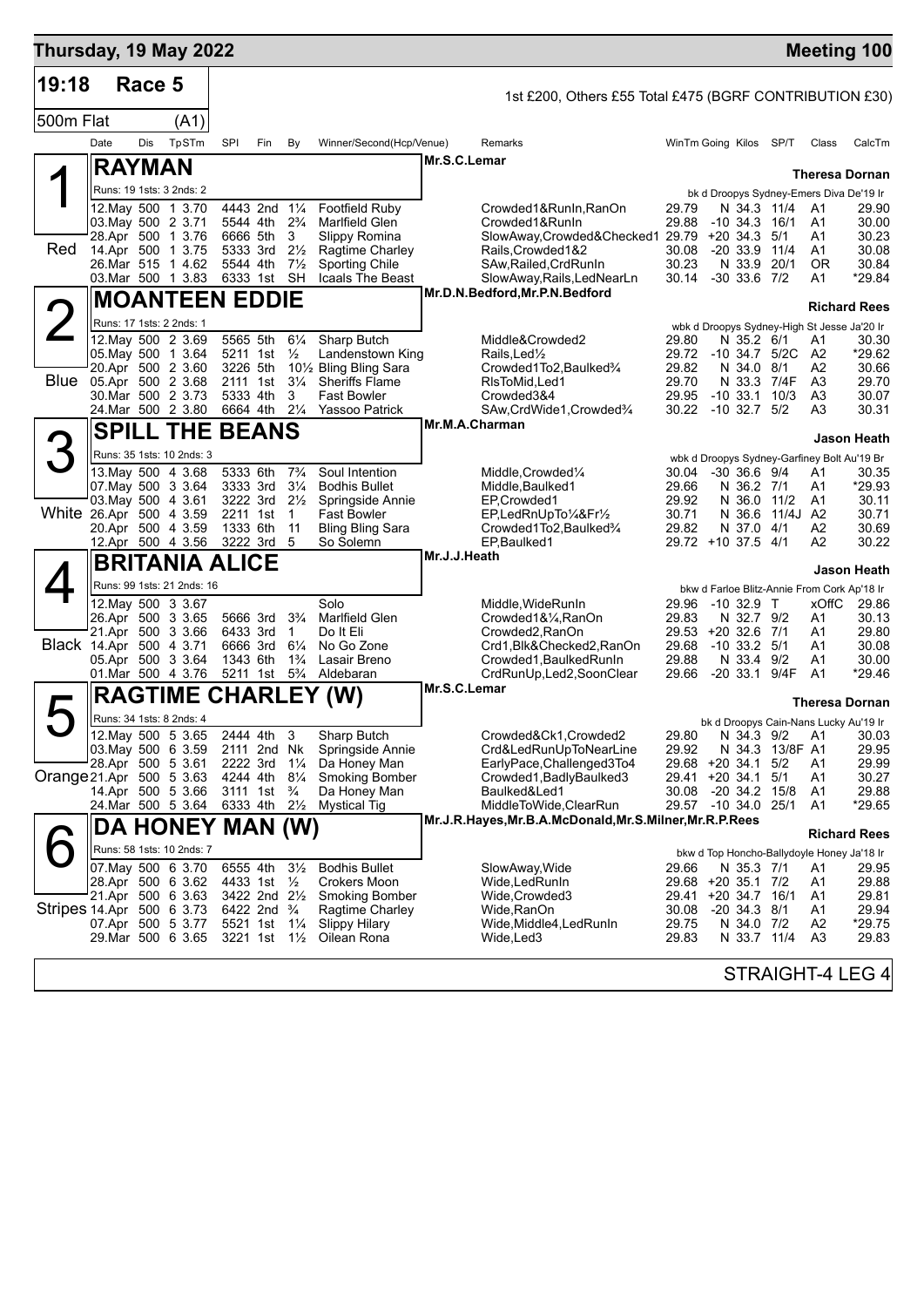| 19:36                     |                                              |        |                                                     |                           |                                        |                                  |                                                                                                  |                 |                                                                                   |                                                        |                  |                                |                   |          |                                                                            |
|---------------------------|----------------------------------------------|--------|-----------------------------------------------------|---------------------------|----------------------------------------|----------------------------------|--------------------------------------------------------------------------------------------------|-----------------|-----------------------------------------------------------------------------------|--------------------------------------------------------|------------------|--------------------------------|-------------------|----------|----------------------------------------------------------------------------|
|                           |                                              | Race 6 |                                                     |                           |                                        |                                  |                                                                                                  |                 | 1st £135, Others £45 Total £360 (BGRF CONTRIBUTION £30)                           |                                                        |                  |                                |                   |          |                                                                            |
| 500m Flat                 |                                              |        | (A5)                                                |                           |                                        |                                  |                                                                                                  |                 |                                                                                   |                                                        |                  |                                |                   |          |                                                                            |
|                           | Date                                         | Dis    | TpSTm                                               | SPI                       | Fin                                    | By                               | Winner/Second(Hcp/Venue)                                                                         |                 | Remarks                                                                           | WinTm Going Kilos                                      |                  |                                | SP/T              | Class    | CalcTm                                                                     |
|                           |                                              |        | <b>DA POWER</b>                                     |                           |                                        |                                  |                                                                                                  | Miss.T.J.Dornan |                                                                                   |                                                        |                  |                                |                   |          | <b>Theresa Dornan</b>                                                      |
|                           |                                              |        | Runs: 10 1sts: 3 2nds: 1                            |                           |                                        |                                  |                                                                                                  |                 |                                                                                   |                                                        |                  |                                |                   |          | bdw d Eden The Kid-Aayamzabella Fb'19 Ir                                   |
|                           |                                              |        | 23.Apr 500 1 3.70                                   | 2222 2nd 3                |                                        |                                  | 04. May 592 1 16.30 5566 5th 21 <sup>3</sup> / <sub>4</sub> Jurassic Rose (Harlw)<br>Ragtime Sid |                 | SAw, FcdTCk1<br>Railed, Crowded 1                                                 | 39.12<br>29.97                                         |                  | N 34.7 T2                      | $-60, 34.4, 16/1$ | 0R       | 40.26<br>*30.22                                                            |
|                           |                                              |        | 19. Mar 500 1 3.79                                  | 5444 3rd                  |                                        | 5                                | Over It Now                                                                                      |                 | Railed, ClearRun                                                                  | 30.05                                                  |                  | N 35.0 9/4J                    |                   | A5       | 30.46                                                                      |
| Red                       |                                              |        | 05.Mar 500 1 3.72<br>24.Feb 500 1 3.76              | 3233 2nd 21/4<br>4111 1st |                                        | $3\frac{3}{4}$                   | Glengar Bobby<br>Murrays River                                                                   |                 | Railed. Wide Run In<br>Railed,Led¼,Clear3                                         | 30.24<br>30.37                                         |                  | $-20, 34.7, 7/1$<br>$-30$ 34.0 | 5/1               | A5<br>A6 | 30.22<br>30.07                                                             |
|                           |                                              |        | 15.Feb 500 1 3.78                                   | 6553 4th                  |                                        | $4\frac{1}{4}$                   | Cozys Back                                                                                       |                 | Crowded1&2&34&4                                                                   | 30.71                                                  |                  | $-40, 33.9, 6/1$               |                   | A6       | 30.64                                                                      |
|                           |                                              |        | <b>GLORY POPPY</b>                                  |                           |                                        |                                  |                                                                                                  |                 | Miss.M.C.B.Collins                                                                |                                                        |                  |                                |                   |          | <b>Maria Collins</b>                                                       |
|                           | Runs: 12 1sts: 2 2nds: 1                     |        |                                                     |                           |                                        |                                  |                                                                                                  |                 | (Season 28.Oc'21) bk b Chenzhou Boy-Glory Kitty Ap'19 Ir                          |                                                        |                  |                                |                   |          |                                                                            |
|                           |                                              |        | 11. May 500 2 3.70<br>03. May 500 1 3.82            | 4222 4th<br>6433 6th      |                                        | $1\frac{1}{4}$<br>$8\frac{1}{4}$ | <b>Drumcrow Spice</b><br><b>Bluestar Gold</b>                                                    |                 | RIsToMid, DispLd1ToRunIn<br>SAw, Railed, Crowded 1/2                              | 30.28<br>30.07                                         |                  | N 26.7 14/1<br>N 26.7 4/1      |                   | A4<br>A4 | 30.38<br>30.74                                                             |
| <b>Blue</b>               | 20.Apr 500 1 3.71                            |        |                                                     | 5333 4th                  |                                        | 5                                | Over It Now                                                                                      |                 | Middle&Crd1,RIsToMid                                                              | 29.85 +10 26.7 11/2                                    |                  |                                |                   | A4       | 30.35                                                                      |
|                           | 25.Mar 500 1 3.71                            |        | 06.Apr 500 2 3.72                                   | 3125 4th                  | 4544 2nd 2 <sup>3</sup> / <sub>4</sub> | $2\frac{1}{2}$                   | Cozys Back<br><b>Footfield Rubv</b>                                                              |                 | RIsToMid,DispLd1-3,Blk1&4<br>Baulked&Checked1, RanOn                              | 30.87<br>30.14                                         |                  | $-4026.8$<br>$-20$ 26.7 $12/1$ | 5/1               | A4<br>A4 | 30.68<br>*30.17                                                            |
|                           |                                              |        | 15. Mar 500 2 3.76                                  | 6666 6th 71/4             |                                        |                                  | Olive Tree                                                                                       |                 | SAw, Crowded 1, Crd& CkWRnIn 30.09<br>Miss.B.S.Green, Mrs.T.Green                 |                                                        |                  | -10 26.3                       | 5/2               | A4       | 30.57                                                                      |
|                           |                                              |        | <b>MORRISSEYS CROSS</b>                             |                           |                                        |                                  |                                                                                                  |                 |                                                                                   |                                                        |                  |                                |                   |          | <b>Belinda Green</b>                                                       |
|                           | Runs: 9 1sts: 2 2nds: 3                      |        |                                                     |                           |                                        |                                  |                                                                                                  |                 |                                                                                   | (Season 29.Mr'22) be b Zero Ten-Monraud Turbo Fb'20 Ir |                  |                                |                   |          |                                                                            |
|                           | 02. May 285 2                                |        | 12. May 500 3 3.72                                  |                           | 2-2- 1st SH                            |                                  | Solo<br>Genie Norma                                                                              |                 | <b>RailsToMiddle</b><br>RIsToMid, Crd1&RnIn, RanOn                                | 30.82<br>17.22                                         |                  | $-10$ 27.3 T<br>-5 27.2 T2     |                   | xSsn     | 30.72<br>17.17                                                             |
| White 08.Mar 500 3 3.73   |                                              |        | 19. Mar 500 2 3.65                                  | 4544 1st                  | 3111 2nd 11/4                          | 3                                | Over It Now<br>Glenside Bud                                                                      |                 | EP,LedRunUpToNearLine<br>Crowded1, Led4                                           | 30.05<br>30.97                                         |                  | N 27.1<br>$-2026.8$            | 11/2<br>4/1       | A5<br>A6 | *30.15<br>30.77                                                            |
|                           |                                              |        | 23.Feb 500 3 3.73                                   | 5655 4th                  |                                        | $\frac{3}{4}$                    | Glassmoss Jude                                                                                   |                 | SAw, CrdRunUp&1&1/4, RanOn                                                        | 30.47                                                  |                  | $-10$ 26.6 $5/2$               |                   | A6       | 30.43                                                                      |
|                           |                                              |        | 16.Feb 500 3 3.70                                   | 4333 3rd                  |                                        | $2\frac{3}{4}$                   | Kerrs Lunch                                                                                      | Mr.A.B.Benson   | $Crowded$ <sup><math>1/4</math></sup> & $2To$ <sup><math>1/2</math></sup> & $3/4$ | 30.60                                                  |                  | $-1026.97/2$                   |                   | A6       | 30.73                                                                      |
|                           |                                              |        | <b>BAMBIS HERO</b>                                  |                           |                                        |                                  |                                                                                                  |                 |                                                                                   |                                                        |                  |                                |                   |          | <b>Richard Rees</b>                                                        |
|                           | Runs: 1 1sts: 0 2nds: 0<br>13.May 500 4 3.71 |        |                                                     | 4555 5th                  |                                        | $7\frac{1}{4}$                   | <b>Indian Sunset</b>                                                                             |                 | Middle, Crowded Wide 1 To 2                                                       | 30.13                                                  |                  | $-20$ 29.9 $2/1$               |                   | A5       | bk d Candlelight King-Lemon Steff Jy'20 Ir<br>30.51                        |
|                           |                                              |        | 05. May 500 2 3.69                                  | 2111 1st                  |                                        | $\frac{3}{4}$                    | Spartadash                                                                                       |                 | Middle, Led1, Crowded2                                                            | 30.41                                                  |                  | $-10, 29.5, 13$                |                   |          | 30.31                                                                      |
| Black 20.Apr 500 4 3.75   |                                              |        | 28.Apr 500 4 3.66                                   | 2322 2nd                  | 3333 3rd 6 <sup>3</sup> / <sub>4</sub> | $\mathbf 1$                      | <b>Black Edition</b><br>Moanteen Evie                                                            |                 | Middle, Crowded 1&4<br>SlowAway, Middle                                           | 29.89 +10 29.8<br>30.07                                |                  | N 29.8                         | - T3<br>- T3      |          | *30.07<br>30.61                                                            |
|                           | 11.Apr 285 4                                 |        |                                                     |                           |                                        |                                  | Solo                                                                                             |                 | WideRunUp,Middle                                                                  | 16.95                                                  |                  | N 28.9 T                       |                   |          | 16.95                                                                      |
|                           |                                              |        | 22.Jan 525 5 1.77 2111 1st 2                        |                           |                                        |                                  | Bogger Biggav(Thurl)                                                                             |                 | (IrishRace)<br>Miss.C.Cooper, Mr.T.Cooper, Miss.G.L.Davidson, Mr.D.J.Staddon      | 29.36                                                  | $-30,30.4$       |                                |                   |          | 29.06                                                                      |
|                           |                                              |        | <b>WELL FUNDED (W)</b><br>Runs: 65 1sts: 8 2nds: 10 |                           |                                        |                                  |                                                                                                  |                 |                                                                                   |                                                        |                  |                                |                   |          | Gemma Davidson                                                             |
|                           |                                              |        | 12. May 500 6 3.78                                  | 6666 5th                  |                                        | $6\frac{1}{4}$                   | <b>Slippy Bullet</b>                                                                             |                 | Crowded&CkVeryWide1                                                               |                                                        |                  |                                |                   |          | bk d Ballymac Eske-Jet Stream Pearl Ja'18 Ir<br>30.07 N 35.0 14/1 A5 30.58 |
|                           |                                              |        | 05. May 500 6 3.78                                  | 6666 5th                  |                                        | 3                                | Charter Party                                                                                    |                 | SAw, Wide, Crd1, RanOnLate                                                        | 30.41                                                  |                  | $-10$ 34.5 12/1                |                   | A5       | 30.54                                                                      |
| Orange 19.Apr 500 6 3.76  |                                              |        | 27.Apr 500 6 3.73                                   | 6642 1st                  | 3665 2nd Hd                            | 1                                | Shaunas Brea<br>Outa Markham                                                                     |                 | Crowded1, ChlRunIn<br>SAw,Wide,Crd1,LedRunIn                                      | 30.42<br>30.70                                         |                  | N 35.0 11/2<br>-40 34.9        | 11/4J             | A5<br>A6 | 30.44<br>30.30                                                             |
|                           |                                              |        | 07.Apr 500 6 3.73<br>23.Mar 500 6 3.82              | 5544 3rd<br>5665 3rd      |                                        | 3<br>3                           | Icaals Sophie<br>Charter Party                                                                   |                 | SAw, Crowded VW1<br>Wide, Crowded 1, RanOn                                        | 30.01<br>30.40                                         |                  | N 34.8 8/1<br>N 35.3 4/1       |                   | A6<br>A6 | *30.24<br>30.65                                                            |
|                           | OI                                           |        | OI OSSIE (W)                                        |                           |                                        |                                  |                                                                                                  |                 | Mr.P.Osborne, Mr.A.J.Taylor                                                       |                                                        |                  |                                |                   |          |                                                                            |
|                           |                                              |        | Runs: 25 1sts: 4 2nds: 3                            |                           |                                        |                                  |                                                                                                  |                 |                                                                                   |                                                        |                  |                                |                   |          | <b>Tony Taylor</b>                                                         |
|                           |                                              |        | 13 May 500 6 3.78                                   | 6666 6th                  |                                        | $8\frac{3}{4}$                   | <b>Indian Sunset</b>                                                                             |                 | SlowAway, Wide                                                                    | 30.13                                                  |                  | $-20$ 33.5 10/1                |                   | A5       | bkw d Droopys Jet-Blastoff Annie Fb'19 Ir<br>30.63                         |
|                           |                                              |        | 07. May 500 6 3.65<br>27.Apr 500 5 3.75             | 4333 1st<br>2534 4th      |                                        | 4<br>2                           | Freeky Mac<br>Shaunas Brea                                                                       |                 | Wide, Led4<br>Crowded1, VeryWide                                                  | 30.31<br>30.42                                         |                  | N 33.5 5/2<br>N 33.7 9/4F      |                   | A6<br>A5 | 30.31<br>30.57                                                             |
| Stripes 22.Apr 500 6 3.67 |                                              |        |                                                     | 6342 5th                  |                                        | 2                                | Jofra                                                                                            |                 | SAw, Crowded 1, Baulked Wide 4                                                    | 30.56                                                  |                  | -40 34.1                       | 5/2               | A5       | 30.30                                                                      |
|                           |                                              |        | 16.Apr 500 5 3.69<br>11. Mar 500 6 3.59             | 4666 5th<br>1111 1st      |                                        | $5\frac{3}{4}$<br>$1\frac{1}{2}$ | Gatchells Storm<br><b>Bonanzas Bullet</b>                                                        |                 | Crowded&CkVeryWide1<br>QAw, Wide, Always Led                                      | 29.77 +10 33.8 7/1<br>30.21                            | $-10, 34.6, 7/1$ |                                |                   | A5<br>A6 | 30.34<br>*30.11                                                            |
|                           |                                              |        |                                                     |                           |                                        |                                  |                                                                                                  |                 |                                                                                   |                                                        |                  |                                |                   |          |                                                                            |
|                           |                                              |        |                                                     |                           |                                        |                                  |                                                                                                  |                 |                                                                                   |                                                        |                  |                                |                   |          | PICK-6 JACKPOT LEG 1                                                       |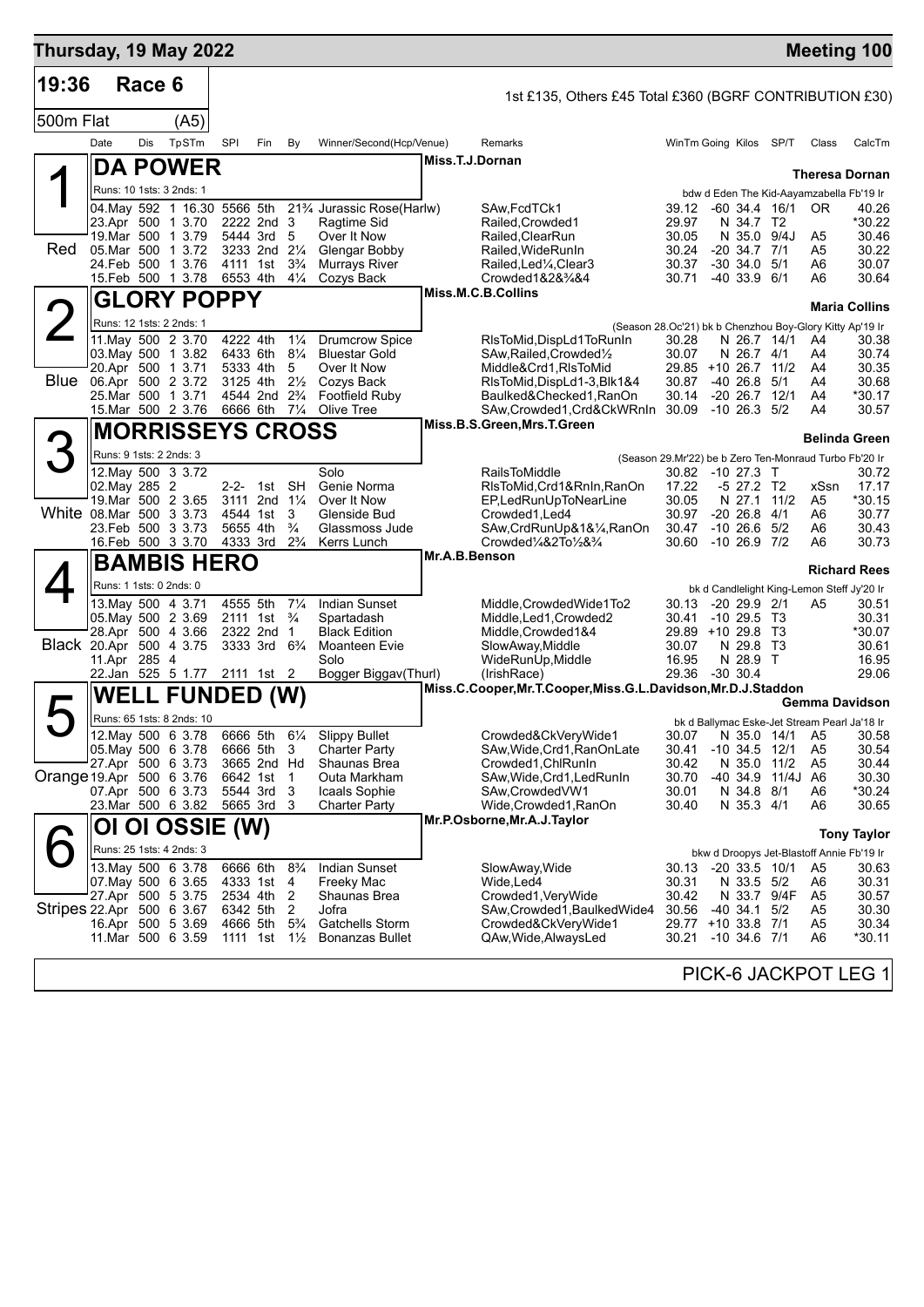| Thursday, 19 May 2022                                            |                                                  |        |                                                                   |                        |     |                     |                                                                                                      |              |                                                                                                                            |                                          |                          |                         |                | <b>Meeting 100</b>                                     |
|------------------------------------------------------------------|--------------------------------------------------|--------|-------------------------------------------------------------------|------------------------|-----|---------------------|------------------------------------------------------------------------------------------------------|--------------|----------------------------------------------------------------------------------------------------------------------------|------------------------------------------|--------------------------|-------------------------|----------------|--------------------------------------------------------|
| 19:56                                                            |                                                  | Race 7 |                                                                   |                        |     |                     |                                                                                                      |              | 1st £160, 2nd £60, Others £55 Total £385 (BGRF CONTRIBUTION £30)                                                           |                                          |                          |                         |                |                                                        |
| 695m Flat                                                        |                                                  |        | (S2)                                                              |                        |     |                     |                                                                                                      |              |                                                                                                                            |                                          |                          |                         |                |                                                        |
|                                                                  | Date                                             | Dis    | TpSTm                                                             | SPI                    | Fin | By                  | Winner/Second(Hcp/Venue)                                                                             |              | Remarks                                                                                                                    | WinTm Going Kilos SP/T                   |                          |                         | Class          | CalcTm                                                 |
|                                                                  |                                                  |        | <b>SAMPSON ROCKET</b>                                             |                        |     |                     |                                                                                                      |              | Mr.B.M.Hepburn                                                                                                             |                                          |                          |                         |                |                                                        |
|                                                                  |                                                  |        | Runs: 36 1sts: 7 2nds: 11                                         |                        |     |                     |                                                                                                      |              |                                                                                                                            |                                          |                          |                         |                | Jason Heath                                            |
|                                                                  |                                                  |        | 14 May 695 1 14.41 4211 2nd SH                                    |                        |     |                     | <b>Slippery Maia</b>                                                                                 |              | (Season 25.Jy'21) bd b Taylors Sky-Sparta Fantasy Au'18 Ir<br>Crowded1, Led <sup>1</sup> / <sub>4</sub> ToRnIn, CmAg 42.67 |                                          |                          | N 27.3 1/1F             | S2             | *42.68                                                 |
|                                                                  | 05. May 285 2                                    |        |                                                                   |                        |     |                     | Solo                                                                                                 |              | <b>RailsToMiddle</b>                                                                                                       | 16.90                                    | -5 27.1 T                |                         | xFall          | 16.85                                                  |
| Red                                                              |                                                  |        | 23.Apr 695 2 16.54 3666 6th                                       |                        |     | DIS.                | Slippy Romina                                                                                        |              | BadlyBaulked&&Fell1                                                                                                        | $42.18 + 1526.9$                         |                          | 6/1                     | S1<br>0R       | 0.00                                                   |
|                                                                  | 16.Apr 714 3 24.12 5333 3rd<br>05.Apr 500 3 3.71 |        |                                                                   | 6666 3rd               |     | $7\frac{1}{4}$<br>1 | Killeacle Amelia(Cryfd)<br>Charlies Blueboy etc                                                      |              | Crd1&3&5, Bmp4<br>SAw, Crowded 1, RanOn                                                                                    | 46.08<br>29.73                           | N 27.3 3/1<br>N 27.9     | 8/1                     | A1             | 46.66<br>29.82                                         |
|                                                                  | 26.Mar 515 1 4.52                                |        |                                                                   | 4555 4th 81/4          |     |                     | Miss Dior                                                                                            |              | RailsToMiddle, ClearRun                                                                                                    | 30.40                                    | N 27.5 7/1               |                         | 0R.            | 31.04                                                  |
|                                                                  |                                                  |        | <b>GATCHELLS STORM</b>                                            |                        |     |                     |                                                                                                      |              | Mr.D.G.Mannings                                                                                                            |                                          |                          |                         |                | <b>Claude Gardiner</b>                                 |
| 2                                                                |                                                  |        | Runs: 82 1sts: 18 2nds: 12                                        |                        |     |                     |                                                                                                      |              |                                                                                                                            |                                          |                          |                         |                | (Spayed Nv'21) bkw b Laughil Duke-Royal Power Oc'17 Ir |
|                                                                  |                                                  |        | 12. May 695 3 14.81 4111 1st 2                                    |                        |     |                     | <b>Ballymac Quest</b>                                                                                |              | Middle,Led¼                                                                                                                | 42.94                                    | N 29.3 5/2               |                         | S3             | *42.94                                                 |
|                                                                  | 05. May 695 3 14.93 4544 4th                     |        |                                                                   |                        |     | $9\frac{3}{4}$      | 111⁄4 Dromulton Daisy                                                                                |              | Crowded1&2&1/4                                                                                                             | 42.41<br>29.84                           | $-1529.69/1$             | 11/2                    | S2             | 43.15                                                  |
| <b>Blue</b>                                                      | 26.Apr 500 3 3.71<br>16.Apr 500 3 3.70           |        |                                                                   | 4465 5th<br>2222 1st   |     | Hd                  | Glengar Bomber<br>Insane Jagger                                                                      |              | Crowded1, Baulked1/4<br>Middle, LedNearLine                                                                                | 29.77 +10 29.3 5/1                       | N 29.5                   |                         | A4<br>A5       | 30.61<br>29.87                                         |
|                                                                  | 12.Apr 500 3 3.79                                |        |                                                                   | 4444 4th               |     | $2\frac{1}{4}$      | Insane Fly                                                                                           |              | RIsToMid, ClearRun                                                                                                         | 29.93 +10 29.4 6/1                       |                          |                         | A4             | 30.20                                                  |
|                                                                  | 04.Apr 500 3 3.78                                |        |                                                                   |                        |     |                     | Solo                                                                                                 |              | Middle<br><b>Adachi Racing Club</b>                                                                                        | 30.17 -30 29.7 T                         |                          |                         |                | 29.87                                                  |
|                                                                  |                                                  |        | <b>ADACHI LIL KIM</b>                                             |                        |     |                     |                                                                                                      |              |                                                                                                                            |                                          |                          |                         |                | <b>Patrick Browne</b>                                  |
| B                                                                | Runs: 24 1sts: 1 2nds: 3                         |        |                                                                   |                        |     |                     |                                                                                                      |              | (Season 18.Ja'22) bk b Ballymac Eske-Silverhill Joyce Ja'19 Ir                                                             |                                          |                          |                         |                |                                                        |
|                                                                  |                                                  |        | 14. May 695 3 14.69 3554 4th                                      |                        |     | $2\frac{3}{4}$      | Slippery Maia                                                                                        |              | Crowded1                                                                                                                   | 42.67                                    | N 26.3 9/1               |                         | S2             | *42.89                                                 |
|                                                                  | 26.Apr 500 4 3.65                                |        | 05. May 695 3 15.06 4666 5th                                      | 1364 2nd Hd            |     | $6\frac{1}{4}$      | Offyourhighorse<br>Laravoulta Shot                                                                   |              | Crowded1&2&5<br>Baulked2, Finished Well                                                                                    | 42.86<br>30.43                           | N 26.6 8/1               | N 27.0 11/8F A5         | S1             | 43.36<br>30.45                                         |
|                                                                  | White 21.Apr 500 4 3.62                          |        |                                                                   | 1652 2nd $\frac{1}{2}$ |     |                     | <b>Bluestar Gold</b>                                                                                 |              | BadlyBaulked1, RanOn                                                                                                       | 29.87 +20 27.3 7/4F                      |                          |                         | A <sub>5</sub> | 30.11                                                  |
|                                                                  | 15.Apr 500 4 3.67                                |        |                                                                   | 2445 5th               |     | 9                   | <b>Blue Rock Aero</b>                                                                                |              | Middle, Crowded 1& 1/4& 3/4                                                                                                | 29.95                                    | $-20$ 27.3               | 11/4                    | A <sub>5</sub> | 30.47                                                  |
|                                                                  | 07.Apr 500 3 3.69                                |        |                                                                   | 6664 3rd               |     | $4\frac{3}{4}$      | <b>Classy Ranger</b>                                                                                 | Ms.S.L.Terry | CrdWide1,Crd3,RanOn                                                                                                        | 29.90                                    | N 26.7 3/1               |                         | A <sub>5</sub> | 30.28                                                  |
|                                                                  |                                                  |        | <b>WALK ON DAVE</b>                                               |                        |     |                     |                                                                                                      |              |                                                                                                                            |                                          |                          |                         |                | Jason Heath                                            |
|                                                                  |                                                  |        | Runs: 59 1sts: 9 2nds: 12                                         |                        |     |                     |                                                                                                      |              |                                                                                                                            |                                          |                          |                         |                | wbk d Droopys Sydney-Garfiney Bolt Au'19 Br            |
|                                                                  |                                                  |        | 14 May 695 4 14.41 1123 3rd 1                                     |                        |     |                     | Slippery Maia                                                                                        |              | QuickAway,LedTo1/4                                                                                                         | 42.67                                    | N 33.6 5/2               |                         | S2             | 42.74                                                  |
|                                                                  |                                                  |        | 05. May 695 4 14.64 1211 2nd 1<br>28.Apr 695 3 14.65 3444 3rd     |                        |     | $1\frac{1}{2}$      | Offyourhighorse<br>Seasons Stealth                                                                   |              | LedTo2&From4ToRunIn<br>Crowded3, Challenged& Crd6                                                                          | 42.86<br>42.93 +30 32.6 7/4F             | N 33.2 7/2               |                         | S1<br>S1       | 42.95<br>43.35                                         |
|                                                                  | Black 23.Apr 695 4 15.38 5444 4th                |        |                                                                   |                        |     |                     | 11% Slippy Romina                                                                                    |              | BadlyBaulked1                                                                                                              | 42.18                                    | +15 32.6                 | 12/1                    | S1             | 43.27                                                  |
|                                                                  | 18.Apr 285 4                                     |        | 03.Mar 695 4 14.56 2122 4th                                       |                        |     | $\frac{3}{4}$       | Solo<br>Galaxy Jaja Binx                                                                             |              | Middle<br>Middle, Led1To3, CmAg6                                                                                           | 16.94<br>43.27                           | -5 32.8<br>-60 32.4 7/4F | $\top$                  | xFall<br>S1    | 16.89<br>*42.72                                        |
|                                                                  |                                                  |        |                                                                   |                        |     |                     |                                                                                                      | Mr.D.A.Nolan |                                                                                                                            |                                          |                          |                         |                |                                                        |
|                                                                  |                                                  |        |                                                                   |                        |     |                     | <b>MANDINGOS MAGPIE (W)</b>                                                                          |              |                                                                                                                            |                                          |                          |                         |                | <b>Seamus Cahill</b>                                   |
| 5                                                                | Runs: 9 1sts: 3 2nds: 1                          |        |                                                                   |                        |     |                     |                                                                                                      |              |                                                                                                                            |                                          |                          |                         |                | bd d Droopys Roddick-Titanic Lizzie Jy'19 Ir           |
|                                                                  |                                                  |        |                                                                   |                        |     |                     | 14. May 695 6 14.42 5335 5th 51/2 Slippery Maia<br>05. May 695 6 14.65 522 3rd 101/2 Dromulton Daisy |              | Wide, Crowded3<br>BadlyBaulked2                                                                                            | 42.67<br>42.41 -15 31.0 3/1              |                          | N 31.3 9/2 S2           | S <sub>2</sub> | 43.11<br>43.10                                         |
|                                                                  | 30.Apr 500 6 3.58 5233 1st Hd                    |        |                                                                   |                        |     |                     | Maireads Lion                                                                                        |              | EP, Wide, Crowded1, LedNrLn                                                                                                | 29.75 +10 31.1 8/1                       |                          |                         | A2             | 29.85                                                  |
| Orange 21.Apr 695 5 14.34 4122 3rd 6 <sup>3</sup> / <sub>4</sub> |                                                  |        |                                                                   |                        |     |                     | Offyourhighorse                                                                                      |              | Led2To4, BaulkedRunIn                                                                                                      |                                          |                          | 42.49 +30 31.1 11/4C S2 |                | 43.34                                                  |
|                                                                  |                                                  |        | 12.Apr 695 4 14.17 1122 2nd 11<br>06.Apr 500 6 3.69 5444 5th 81/4 |                        |     |                     | Slippy Romina<br><b>Kilgraney Pat</b>                                                                |              | MidToWide, LedTo1/2<br>MidToWide, BBaulked%                                                                                | 41.81 +15 30.9 T2<br>29.91 -20 31.0 10/3 |                          |                         | A2             | *42.85<br>30.37                                        |
|                                                                  | <b>VACANT</b>                                    |        |                                                                   |                        |     |                     |                                                                                                      |              |                                                                                                                            |                                          |                          |                         |                |                                                        |
|                                                                  |                                                  |        |                                                                   |                        |     |                     |                                                                                                      |              |                                                                                                                            |                                          |                          |                         |                |                                                        |
|                                                                  |                                                  |        |                                                                   |                        |     |                     |                                                                                                      |              |                                                                                                                            |                                          |                          |                         |                |                                                        |
|                                                                  |                                                  |        |                                                                   |                        |     |                     |                                                                                                      |              |                                                                                                                            |                                          |                          |                         |                |                                                        |
|                                                                  |                                                  |        |                                                                   |                        |     |                     |                                                                                                      |              |                                                                                                                            |                                          |                          |                         |                |                                                        |

Stripes

PICK-6 JACKPOT LEG 4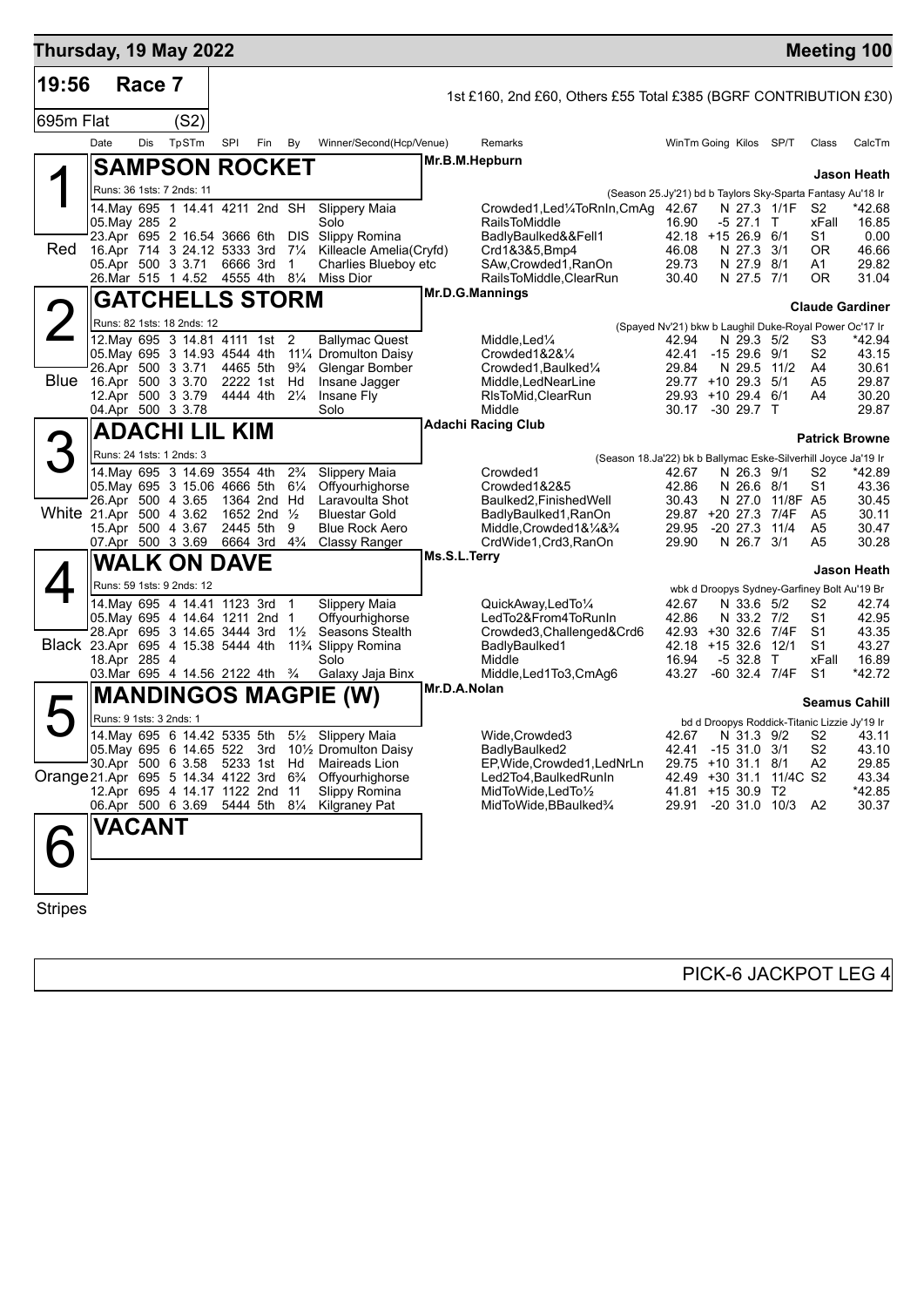| Thursday, 19 May 2022     |                                                                                                        |        |                                                              |                                                          |                                                                                                      |                                                                           |                                                                                                                          |                                                                                                                                                                                    |                                                                                |                                                                                           |      |                                   | <b>Meeting 100</b>                                  |
|---------------------------|--------------------------------------------------------------------------------------------------------|--------|--------------------------------------------------------------|----------------------------------------------------------|------------------------------------------------------------------------------------------------------|---------------------------------------------------------------------------|--------------------------------------------------------------------------------------------------------------------------|------------------------------------------------------------------------------------------------------------------------------------------------------------------------------------|--------------------------------------------------------------------------------|-------------------------------------------------------------------------------------------|------|-----------------------------------|-----------------------------------------------------|
| 20:17                     |                                                                                                        | Race 8 |                                                              |                                                          |                                                                                                      |                                                                           |                                                                                                                          | 1st £125, Others £45 Total £350 (BGRF CONTRIBUTION £30)                                                                                                                            |                                                                                |                                                                                           |      |                                   |                                                     |
| 500m Flat                 |                                                                                                        |        | (A7)                                                         |                                                          |                                                                                                      |                                                                           |                                                                                                                          |                                                                                                                                                                                    |                                                                                |                                                                                           |      |                                   |                                                     |
|                           | Date                                                                                                   | Dis    | TpSTm                                                        | SPI                                                      | Fin                                                                                                  | By                                                                        | Winner/Second(Hcp/Venue)                                                                                                 | Remarks                                                                                                                                                                            | WinTm Going Kilos SP/T                                                         |                                                                                           |      | Class                             | CalcTm                                              |
|                           |                                                                                                        |        | <b>KILLEACLE AVA</b>                                         |                                                          |                                                                                                      |                                                                           |                                                                                                                          | <b>Bexhill Bounds Syndicate</b>                                                                                                                                                    |                                                                                |                                                                                           |      |                                   | Gemma Davidson                                      |
|                           |                                                                                                        |        | Runs: 12 1sts: 3 2nds: 0                                     |                                                          |                                                                                                      |                                                                           |                                                                                                                          | (Season 08.Jy'21) bk b Laughil Blake-Killeacle Tammy De'19 Ir                                                                                                                      |                                                                                |                                                                                           |      |                                   |                                                     |
| Red.                      | 28.Apr 500 1 3.67<br>04.Apr 500 1 3.81<br>14. Mar 285 1                                                |        | 10. May 500 1 3.66<br>12.Apr 500 2 3.68<br>28.Mar 500 1 3.69 | 3112 6th                                                 | 3322 5th<br>1114 6th<br>2111 1st<br>2111 2nd 1 <sup>3</sup> / <sub>4</sub>                           | 8<br>3                                                                    | Insane Barney<br>41⁄4 Clairkeith Kayla<br>12½ Space Force<br>Neon Sydney<br>Zenas Sally<br>Solo                          | EP,LedRunUp-3⁄4,Blk&CrdRnIn 30.27 -10 28.2 7/1<br>Challenged1/2To3/4, CrdRunIn<br>EP,LedTo3,Crd,Bmp4<br>Railed, Led Run Up<br>EP, Railed, Led 1/4 To Run In<br>Railed, MiddleRunIn | 30.36 +20 28.4 7/1<br>$30.33 + 10.28.5$<br>30.95<br>30.76<br>16.94 - 10 28.7 T | -30 28.8 T2<br>N 29.0 T2                                                                  | 14/1 | A7<br>A7<br>A6                    | 30.81<br>30.90<br>31.44<br>*30.65<br>30.91<br>16.84 |
|                           |                                                                                                        |        | <b>BOYNESIDE BAILEY</b>                                      |                                                          |                                                                                                      |                                                                           |                                                                                                                          | Wotsforuwillnotgobyu                                                                                                                                                               |                                                                                |                                                                                           |      |                                   | <b>Patrick Browne</b>                               |
|                           |                                                                                                        |        | Runs: 21 1sts: 3 2nds: 6                                     |                                                          |                                                                                                      |                                                                           |                                                                                                                          |                                                                                                                                                                                    |                                                                                |                                                                                           |      |                                   | bkw d Laughil Blake-Slippy Maska My'20 Ir           |
| <b>Blue</b>               | 07 May 500 1 3.81<br>03. May 500 2 3.63<br>26.Apr 500 1 3.78<br>21.Apr 500 2 3.76<br>04.Apr 500 3 3.82 |        | 13 May 500 1 3.80                                            | 5554 4th<br>6555 5th<br>2333 3rd<br>6555 5th<br>6555 5th | 1111 1st 9                                                                                           | $8\frac{3}{4}$<br>$5\frac{3}{4}$<br>$1\frac{1}{4}$<br>$8\frac{1}{2}$<br>6 | <b>Brannock Tiger</b><br>Take The Step<br>Freeky Mac<br><b>Birthday Treat</b><br>Roll On Ruby<br><b>Ballydoyle Aoife</b> | SAw,Crowded&CkWide&Blk1<br>SlowAway,Crowded1&1/4<br>Blk&CkWide1/4,Chl4<br>SAw, Middle& Crowded 1/4&2<br>SAw, Rails, Crd1, CkMiddle2<br>RIsToMid, ALed, Crowded1                    | 30.54 -20 32.5 11/4<br>30.29<br>30.56<br>30.31<br>$30.10 + 2031.98/1$<br>30.68 | N 32.3 5/2<br>N 32.6 5/1<br>N 32.7 10/3<br>-30 32.6 T3                                    |      | A7<br>A7<br>A7<br>A7<br>A6        | 31.02<br>30.75<br>30.65<br>31.00<br>30.79<br>*30.38 |
|                           |                                                                                                        |        | <b>HOWAREYABEBE</b>                                          |                                                          |                                                                                                      |                                                                           |                                                                                                                          | Mr.C.R.Crockford, Mr.A.C. Taylor                                                                                                                                                   |                                                                                |                                                                                           |      |                                   | <b>Tony Taylor</b>                                  |
| З                         | Runs: 5 1sts: 0 2nds: 1                                                                                |        |                                                              |                                                          |                                                                                                      |                                                                           |                                                                                                                          | (Season 27.Sp'21) bk b Confident Rankin-How Ya Creator Ap'19 Ir                                                                                                                    |                                                                                |                                                                                           |      |                                   |                                                     |
| White 15.Apr 500 3 3.91   | 03. May 500 3 3.73<br>27.Apr 500 3 3.79<br>11.Apr 500 3 3.60<br>04.Apr 285 4                           |        | 10. May 500 3 3.76                                           | 6544 3rd<br>5666 6th<br>1111<br>$1 - 1 -$                | 5666 3rd<br>5444 2nd <sup>3</sup> / <sub>4</sub><br>1st<br>1st                                       | $3\frac{1}{2}$<br>$1\frac{1}{2}$<br>$9\frac{1}{4}$<br>6<br>$3\frac{1}{4}$ | Insane Barney<br>Freeky Mac<br>Hurry Up Harry<br>Nissels Surprise<br>Harmsworthshalie<br>Harmsworthshaylo                | Middle, Crowded2, RanOn<br>Crowded4, WRnIn, RanOn<br>CrowdedRunUp, RanOnLate<br>MidToRIs, CrowdedRunUp&4<br>MidToRIs, ALed, WRunIn<br>Middle, AlwaysLed                            | 30.27<br>30.56<br>30.40<br>30.81<br>30.64<br>17.28                             | $-10$ 26.8 $5/1$<br>N 27.0 6/1<br>N 26.9 20/1<br>$-20, 26.6$<br>N 26.8 T2<br>$-1526.6$ T3 | 7/1  | A7<br>A7<br>A7<br>A7              | *30.46<br>30.62<br>30.52<br>31.36<br>30.64<br>17.13 |
|                           |                                                                                                        |        | <b>YASSOO MUM</b>                                            |                                                          |                                                                                                      |                                                                           |                                                                                                                          | Mr.G.Andreas                                                                                                                                                                       |                                                                                |                                                                                           |      |                                   | George Andreas                                      |
|                           | Runs: 5 1sts: 1 2nds: 0                                                                                |        |                                                              |                                                          |                                                                                                      |                                                                           |                                                                                                                          | (Season Unknown) bd b Dorotas Wildcat-Cornflower Sal Oc'20 Ir                                                                                                                      |                                                                                |                                                                                           |      |                                   |                                                     |
| Black 08.Apr 500 4 3.76   | 30.Apr 500 1 R7<br>15.Apr 500 2 R8<br>16.Mar 500 5 3.84                                                |        | 07.May 500 4 3.77<br>30.Mar 500 5 3.82                       | 5666 6th                                                 | 1112 3rd<br>2222 1st 1 <sup>3</sup> / <sub>4</sub><br>6665 5th<br>5566 5th<br>3322 2nd $\frac{1}{2}$ | $6\frac{1}{4}$<br>2<br>$6\frac{1}{2}$<br>9                                | Take The Step<br>Salvo Strange(R2)<br>Offyourhighorse(R1)<br>Imahappychappie<br>Punk Rock Idol<br><b>Insane Mrs</b>      | Baulked1&1/4<br>Middle, LedTo3, WideRunIn<br>Wide&LedRun<br>SlowAway, Crowded4<br>SAw, Middle To Wide, Baulked 1<br>SAw,Middle,Crd1,RanOn                                          | 30.29<br>29.93 +10 23.1 11/4<br>30.41<br>30.64<br>30.43<br>30.83               | N 22.9 10/1<br>-20 23.3 9/4F<br>$-10$ 24.3 $12/1$<br>$-10$ 23.7 $10/1$<br>$-2023.5$ T3    |      | A7<br>Hcp<br>Hcp<br>A8<br>A7      | 30.80<br>30.74<br>30.85<br>31.05<br>31.06<br>*30.67 |
|                           |                                                                                                        |        | <b>GET ON SOPHIE</b>                                         |                                                          |                                                                                                      | (W)                                                                       |                                                                                                                          | Mrs.T.J.Cahill                                                                                                                                                                     |                                                                                |                                                                                           |      |                                   | <b>Seamus Cahill</b>                                |
| 5                         |                                                                                                        |        | Runs: 57 1sts: 6 2nds: 10                                    |                                                          |                                                                                                      |                                                                           |                                                                                                                          | (Season 02.Ap'21) bk b Droopys Sydney-Banabane Jn'19 Br                                                                                                                            |                                                                                |                                                                                           |      |                                   |                                                     |
| Orange 22.Apr 500 6 3.65  | 06. May 500 6 3.65<br>30.Apr 500 2 R6<br>13.Apr 500 5 3.61<br>05.Apr 500 6 3.63                        |        | 13. May 500 5 3.67                                           | 1155 5th 5 <sup>3</sup> / <sub>4</sub><br>3566 5th       | 2333 2nd 21/2<br>2236 6th<br>1344 5th<br>4466 6th                                                    | $9\frac{3}{4}$<br>$3\frac{3}{4}$<br>$7\frac{1}{2}$<br>$8\frac{1}{2}$      | Brannock Tiger<br><b>Blue Jig Queen</b><br>Salvo Strange(R2)<br>Glassmoss Tammy<br>Punk Rock Idol<br>Sharp Josh          | WRunUp, VeryWide3, RanOn<br>EP, MidToWide, LedTo2, Ck1<br>Wide,Crowded1/4<br>CrowdedWide1/4<br>QAw, Wide, Led To 1/4, VW2<br>Crowded&VeryWide1/4                                   | 30.54 -20 28.4 9/1 A7<br>30.70<br>29.93<br>30.62<br>30.26<br>30.07             | $-20$ 28.2 $4/1$<br>+10 28.0 9/2<br>$-30$ 28.4 $7/1$<br>N 28.2 9/2<br>N 28.3 8/1          |      | A7<br>Hcp<br>A6<br>A6<br>A6       | *30.54<br>30.97<br>31.26<br>30.63<br>30.86<br>30.75 |
|                           |                                                                                                        |        | TYRAP BOBBI (W)                                              |                                                          |                                                                                                      |                                                                           |                                                                                                                          | Mr.M.J.Hughes                                                                                                                                                                      |                                                                                |                                                                                           |      |                                   | Jason Heath                                         |
|                           |                                                                                                        |        | Runs: 68 1sts: 9 2nds: 10                                    |                                                          |                                                                                                      |                                                                           |                                                                                                                          |                                                                                                                                                                                    | (Season 15.Jy'20) bk b Droopys Cain-Varra Bawn Jy'18 Ir                        |                                                                                           |      |                                   |                                                     |
| Stripes 27 Apr 500 6 3.73 | 07. May 500 2 R7<br>03. May 500 6 3.77<br>22.Apr 500 6 3.69<br>25.Feb 500 6 3.74                       |        | 13. May 500 6 3.73                                           |                                                          | 3445 6th<br>6666 5th<br>5666 5th<br>1456 6th 8 <sup>3</sup> / <sub>4</sub><br>3454 2nd 21/2          | $2\frac{3}{4}$<br>$3\frac{3}{4}$                                          | 10½ Brannock Tiger<br>Freeky Mac<br>Hurry Up Harry<br>Dave On A Rave<br><b>Clever Trend</b>                              | MidToWide,CrdRunUp&RunIn<br>(NoRace)<br>Wide, Crowded RunIn<br>Wide, ClearRun<br>Baulked1, Crowded2<br>Baulked1, Crowded4                                                          | 30.54 -20 28.9 12/1<br>30.56<br>30.40<br>30.40<br>30.40                        | N 28.7<br>N 28.4 14/1<br>N 28.2 8/1<br>$-30$ 28.3 12/1<br>$-20$ 28.5 $8/1$                |      | A7<br>Hcp<br>A7<br>A7<br>A7<br>A7 | 31.16<br>30.77<br>30.69<br>30.81<br>$*30.40$        |
|                           |                                                                                                        |        |                                                              |                                                          |                                                                                                      |                                                                           |                                                                                                                          |                                                                                                                                                                                    |                                                                                |                                                                                           |      |                                   | PICK-6 JACKPOT LEG 3                                |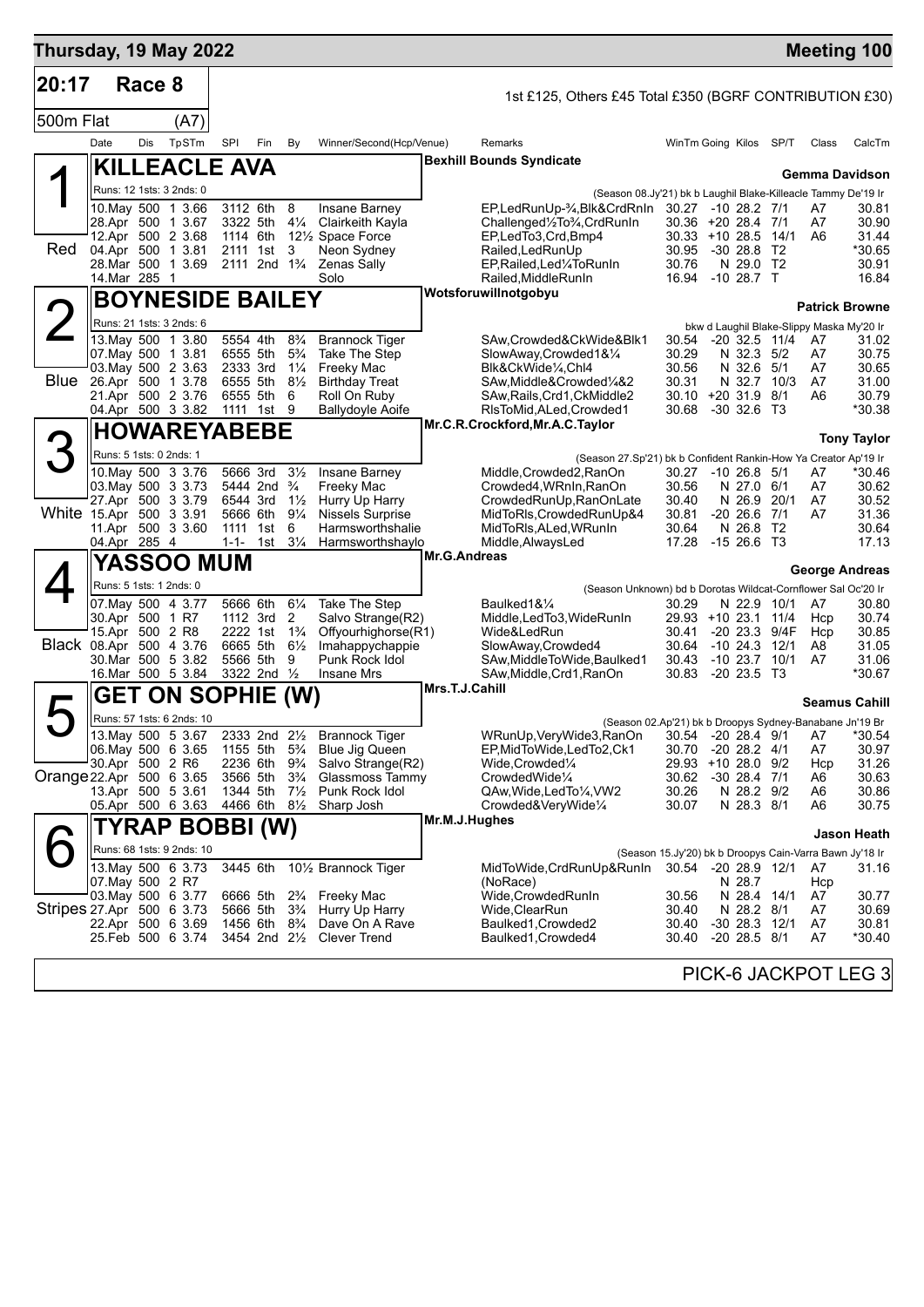| Thursday, 19 May 2022     |                                     |            |                                                                      |     |                                                     |                |                                       |                |                                                                                          |                                |                                       |                       | <b>Meeting 100</b>                           |                 |
|---------------------------|-------------------------------------|------------|----------------------------------------------------------------------|-----|-----------------------------------------------------|----------------|---------------------------------------|----------------|------------------------------------------------------------------------------------------|--------------------------------|---------------------------------------|-----------------------|----------------------------------------------|-----------------|
| 20:38                     |                                     | Race 9     |                                                                      |     |                                                     |                |                                       |                | 1st £130, Others £45 Total £355 (BGRF CONTRIBUTION £30)                                  |                                |                                       |                       |                                              |                 |
| 500m Flat                 |                                     |            | (A6)                                                                 |     |                                                     |                |                                       |                |                                                                                          |                                |                                       |                       |                                              |                 |
|                           | Date                                | <b>Dis</b> | TpSTm                                                                | SPI | Fin                                                 | By             | Winner/Second(Hcp/Venue)              |                | Remarks                                                                                  | WinTm Going Kilos SP/T         |                                       |                       | Class                                        | CalcTm          |
|                           |                                     |            | <b>SLIPPERY LILLY</b>                                                |     |                                                     |                |                                       | Mr.P.J.Browne  |                                                                                          |                                |                                       |                       | <b>Patrick Browne</b>                        |                 |
| ◢                         |                                     |            | Runs: 27 1sts: 5 2nds: 1                                             |     |                                                     |                |                                       |                | (Season 18.Sp'21) bk b Scolari Me Daddy-Slippery Louise Oc'18 Br                         |                                |                                       |                       |                                              |                 |
|                           |                                     |            | 13. May 500 1 3.69                                                   |     | 4444 4th                                            | 9              | Luminous Lad                          |                | Railed.Eased&Baulked1                                                                    | 30.58                          | $-30$ 25.0 $4/1$                      |                       | A6                                           | 31.00           |
|                           |                                     |            | 07. May 500 1 3.65                                                   |     | 2445 6th                                            | $7\frac{3}{4}$ | Oi Oi Ossie                           |                | Railed, Clear Run                                                                        | 30.31                          | N 25.0 3/1                            |                       | A6                                           | 30.93           |
| Red                       | 28.Apr 285                          |            | 03. May 500 2 3.62<br>$\mathbf 1$                                    |     | 1111 2nd $\frac{1}{2}$<br>2-1- 1st                  | 2              | Outdoor Honey<br>Adachi Bolt          |                | QAw,LedToNearLine<br>EarlyPace, Rails, SoonLed                                           | 30.57<br>16.64 +10 25.0 11/4   |                                       | -10 25.0 11/4F A6     | D4                                           | 30.52<br>16.74  |
|                           | 23.Apr 285                          |            | -1                                                                   |     | 2-1- 4th                                            | $3\frac{3}{4}$ | Road To Success                       |                | EP, Railed, Eased1                                                                       | 16.74                          |                                       | +5 25.3 10/11FD4      |                                              | 17.09           |
|                           |                                     |            | 26.Feb 500 2 3.66 1222 3rd 9                                         |     |                                                     |                | <b>Mystical Tig</b>                   |                | QuickAway, RailsToMiddle                                                                 | 29.98                          | $-20$ 25.1 $7/1$                      |                       | A6                                           | *30.50          |
|                           |                                     |            | <b>FREEKY TAEPOT</b>                                                 |     |                                                     |                |                                       |                | <b>Greens Greyhounds</b>                                                                 |                                |                                       |                       | <b>Belinda Green</b>                         |                 |
| $\angle$                  |                                     |            | Runs: 56 1sts: 11 2nds: 14                                           |     |                                                     |                |                                       |                | (Ssn Suppressed) bk b Tommy Brislane-Taepot Hill Jn'19 Ir                                |                                |                                       |                       |                                              |                 |
|                           | 14. May 500 4 R3                    |            |                                                                      |     | 5555 3rd                                            | $6\frac{3}{4}$ | Seamless Move(R7)                     |                | CrowdedRunUp                                                                             | 30.05                          | N 28.1 11/4                           |                       | Hcp                                          | 30.83           |
|                           | 07. May 500 4 R4<br>29.Apr 500 4 R3 |            |                                                                      |     | 4333 2nd 1/2<br>4442 2nd SH                         |                | Kerrs Lunch(R5)<br>Kerrs Lunch(R4)    |                | Middle, Challenged4<br>Middle, RanOn                                                     | 30.41<br>30.33                 | N 28.0 9/2<br>$-20$ 27.8 $7/2$        |                       | Hcp<br>Hcp                                   | 30.77<br>*30.38 |
| Blue                      | 23.Apr 500 3 R3                     |            |                                                                      |     | 4332 1st Nk                                         |                | Ballyphilip Fab(Scr)                  |                | Crowded&LedRunIn                                                                         | 30.23                          | $+10$ 28.1 7/1                        |                       | Hcp                                          | 30.57           |
|                           | 15.Apr 500 3 R5                     |            |                                                                      |     | 4333 1st                                            | $\frac{3}{4}$  | Ballyphilip Fab(R1)                   |                | Middle, Led4                                                                             | 30.73                          | $-20$ 27.9 $7/2$                      |                       | Hcp                                          | 30.93           |
|                           |                                     |            | 06.Apr 500 3 3.77                                                    |     | 4566 5th                                            | $5\frac{1}{2}$ | <b>Wonky Winston</b>                  |                | Middle, Crowded 3&4<br><b>Greens Greyhounds</b>                                          | 30.44                          | $-30$ 28.5 $7/1$                      |                       | A7                                           | 30.58           |
| 3                         |                                     |            | <b>FREEKY MAC</b>                                                    |     |                                                     |                |                                       |                |                                                                                          |                                |                                       |                       | <b>Belinda Green</b>                         |                 |
|                           |                                     |            | Runs: 19 1sts: 3 2nds: 7                                             |     |                                                     |                |                                       |                |                                                                                          |                                |                                       |                       | bk d Laughil Blake-Tyrur Jennamarie Mr'20 Ir |                 |
|                           | 13. May 500 4 R3                    |            | 07 May 500 3 3.61                                                    |     | 3322 2nd 11/2<br>3112 2nd 4                         |                | Gatchells Annie(R3)<br>Oi Oi Ossie    |                | Middle, Challenged Run In<br>EP, Middle, DispLead To 3                                   | 30.65<br>30.31                 | $-30$ 32.7 $9/2$<br>N 32.3            | 2/1F                  | Hcp<br>A6                                    | 30.72<br>30.64  |
|                           |                                     |            | 03. May 500 4 3.64                                                   |     | 4221 1st                                            | $\frac{3}{4}$  | Howareyabebe                          |                | Crowded <sup>1</sup> / <sub>4</sub> , Led <sup>3</sup> / <sub>4</sub>                    | 30.56                          | N 32.7 5/4F                           |                       | - A7                                         | 30.56           |
| White 28.Apr 500 3 3.68   |                                     |            |                                                                      |     | 4233 4th                                            | $2\frac{1}{4}$ | Clairkeith Kayla                      |                | CrdRunUp&RunIn,Crd&Wide1/4 30.36 +20 32.5                                                |                                |                                       | 11/10FA7              |                                              | 30.75           |
|                           |                                     |            | 20.Apr 500 3 3.64<br>15.Apr 500 3 3.59                               |     | 2222 2nd SH<br>2111 1st 1/2                         |                | <b>Insane Virus</b><br>Hurry Up Harry |                | Chl&Crowded%, Led4<br>EarlyPace, Middle, SoonLed                                         | 30.48<br>30.41                 | $+10$ 32.8 $5/2$<br>$-20$ 32.5 $5/2J$ |                       | A7<br>A8                                     | 30.59<br>*30.21 |
|                           |                                     |            | <b>SPARTADASH</b>                                                    |     |                                                     |                |                                       | Mr.M.W.Rogers  |                                                                                          |                                |                                       |                       |                                              |                 |
|                           |                                     |            | Runs: 19 1sts: 2 2nds: 5                                             |     |                                                     |                |                                       |                |                                                                                          |                                |                                       |                       | <b>Richard Rees</b>                          |                 |
|                           |                                     |            | 13. May 500 4 3.90                                                   |     | 3666 3rd                                            | $2\frac{1}{4}$ | Kereight Ava                          |                | (Season Unknown) bk b Droopys Jet-Sparta Fantasy Mr'19 Ir<br>BaulkedStart, Mid-Rls, RnOn | 30.31                          | $-20$ 26.1 6/1                        |                       | A6                                           | *30.28          |
|                           |                                     |            | 05. May 500 6 3.75                                                   |     | 3333 2nd $\frac{3}{4}$                              |                | <b>Bambis Hero</b>                    |                | Middle, RanOn                                                                            | 30.41                          | $-10, 26.3, 13$                       |                       |                                              | 30.38           |
|                           | 30.Apr 285 5                        |            |                                                                      |     | 1-2- 2nd Hd                                         |                | <b>Fooling Boy</b>                    |                | Middle, Challenged RunIn                                                                 | 16.77 +10 26.2 T2              |                                       |                       | xLame 16.89                                  |                 |
|                           |                                     |            | Black 02. Feb 695 4 14.60 6533 3rd<br>28.Jan 695 5 15.03 5644 2nd Hd |     |                                                     | $\mathbf{1}$   | Touchdown Baby<br>Diamond Sarah       |                | SAw, Crowded6, RanOn<br>Crowded <sup>1</sup> / <sub>4</sub> , Challenged Run In          | 42.65<br>42.77                 | N 26.2 11/4<br>$-1525.96/1$           |                       | S2<br>S <sub>2</sub>                         | 42.72<br>42.64  |
|                           |                                     |            | 22.Jan 695 4 14.67 3333 2nd 7 <sup>3</sup> / <sub>4</sub>            |     |                                                     |                | Ragtime Flash                         |                | Middle, Crowded5                                                                         | 41.77                          | $+30$ 26.3 7/1                        |                       | S <sub>1</sub>                               | 42.70           |
|                           |                                     |            | <b>INSANE BARNEY</b>                                                 |     |                                                     |                |                                       | Mr.P.G.Andreas |                                                                                          |                                |                                       |                       | <b>George Andreas</b>                        |                 |
|                           |                                     |            | Runs: 94 1sts: 14 2nds: 14                                           |     |                                                     |                |                                       |                |                                                                                          |                                |                                       |                       | f d Ballymac Vic-Cornflower Sal Mr'18 Ir     |                 |
|                           |                                     |            | 10. May 500 4 3.69                                                   |     | 2221 1st 1                                          |                | <b>Ballybough Rory</b>                |                | Middle, Led <sup>3</sup> / <sub>4</sub>                                                  |                                |                                       | 30.27 -10 35.7 6/1 A7 |                                              | *30.17          |
|                           |                                     |            | 04. May 500 5 3.87                                                   |     | 3666 6th 4 <sup>3</sup> / <sub>4</sub>              |                | Antigua Shore                         |                | BaulkedRunUp, MidToWide                                                                  | 30.47                          | N 35.6 7/1                            |                       | A7                                           | 30.84           |
| Orange 20.Apr 500 5 3.70  |                                     |            | 26.Apr 500 4 3.63                                                    |     | 2666 6th 8 <sup>3</sup> / <sub>4</sub><br>3333 5th  | $2\frac{1}{4}$ | <b>Birthday Treat</b><br>Insane Virus |                | Baulked&Stumbled1/4<br>CrowdedWide4, RanOn                                               | 30.31<br>$30.48 + 10.35.8$ 6/1 | N 35.7 4/1                            |                       | A7<br>A7                                     | 31.02<br>30.75  |
|                           |                                     |            | 12.Apr 500 6 3.71                                                    |     | 6445 4th                                            | 3              | Get On Willow                         |                | MidToW, Crowded1                                                                         | $30.14 + 10.35.9$ 6/1          |                                       |                       | A7                                           | 30.48           |
|                           |                                     |            | 28.Mar 500 6 3.73                                                    |     | 1222 2nd 11/4                                       |                | Insane Jagger                         |                | Wide, RanOn                                                                              | 30.09                          | N 36.0 T3                             |                       | xLame 30.19                                  |                 |
|                           |                                     |            |                                                                      |     |                                                     |                | CLAIRKEITH KAYLA (W)                  |                | Mr.R.L.K.Lynn,Ms.G.C.Woodroffe                                                           |                                |                                       |                       | <b>Claude Gardiner</b>                       |                 |
|                           |                                     |            | Runs: 36 1sts: 8 2nds: 4                                             |     |                                                     |                |                                       |                | (Season Unknown) bk b Laughil Blake-Go On Taylor Au'19 Ir                                |                                |                                       |                       |                                              |                 |
|                           |                                     |            | 13. May 500 6 3.64                                                   |     | 1222 2nd 21/4                                       |                | Luminous Lad                          |                | QAw, Wide, Handy To 1/2                                                                  | 30.58 -30 26.7 6/1             |                                       |                       | A6                                           | 30.46           |
|                           |                                     |            | 06. May 500 5 3.71                                                   |     | 1556 6th 6 <sup>3</sup> / <sub>4</sub>              |                | <b>Bluestar Master</b>                |                | Wide, Crowded2                                                                           | 30.53                          | -20 26.9 8/1                          |                       | A6                                           | 30.86           |
| Stripes 19.Apr 500 5 3.65 |                                     |            | 28.Apr 500 6 3.54                                                    |     | 1111 1st $\frac{1}{2}$<br>1113 6th 61/ <sub>4</sub> |                | Blue Jig Queen<br>Rogue Angel         |                | QuickAway, MidToWide, ALed<br>EP,LedTo3,BlkRunIn                                         | 30.36 +20 26.2 9/2<br>30.99    | $-4026.96/1$                          |                       | A7<br>A7                                     | 30.56<br>31.10  |
|                           |                                     |            | 07.Apr 500 6 3.64                                                    |     | 2222 2nd 11/4                                       |                | Outa Markham                          |                | Wide, Challenged 4                                                                       | 30.39                          |                                       | -10 26.4 11/10FA7     |                                              | 30.40           |
|                           |                                     |            | 29.Mar 500 6 3.60                                                    |     | 1333 3rd 4                                          |                | <b>Wheres Speedy</b>                  |                | Wide, ClearRun                                                                           | 30.05                          | N 26.9 3/1                            |                       | A7                                           | *30.38          |
|                           |                                     |            |                                                                      |     |                                                     |                |                                       |                |                                                                                          |                                |                                       |                       |                                              |                 |

PICK-6 JACKPOT LEG 2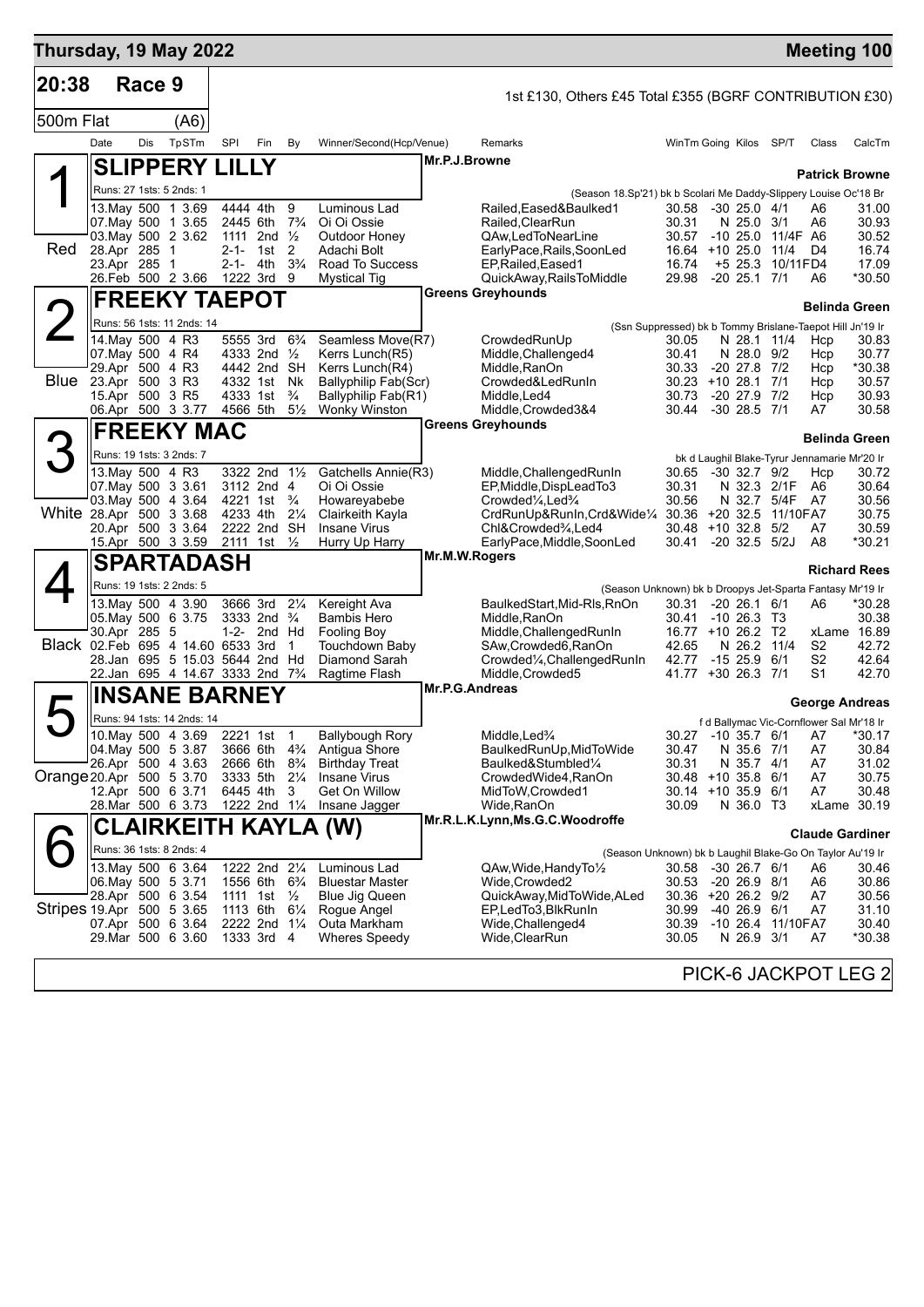

PICK-6 JACKPOT LEG-5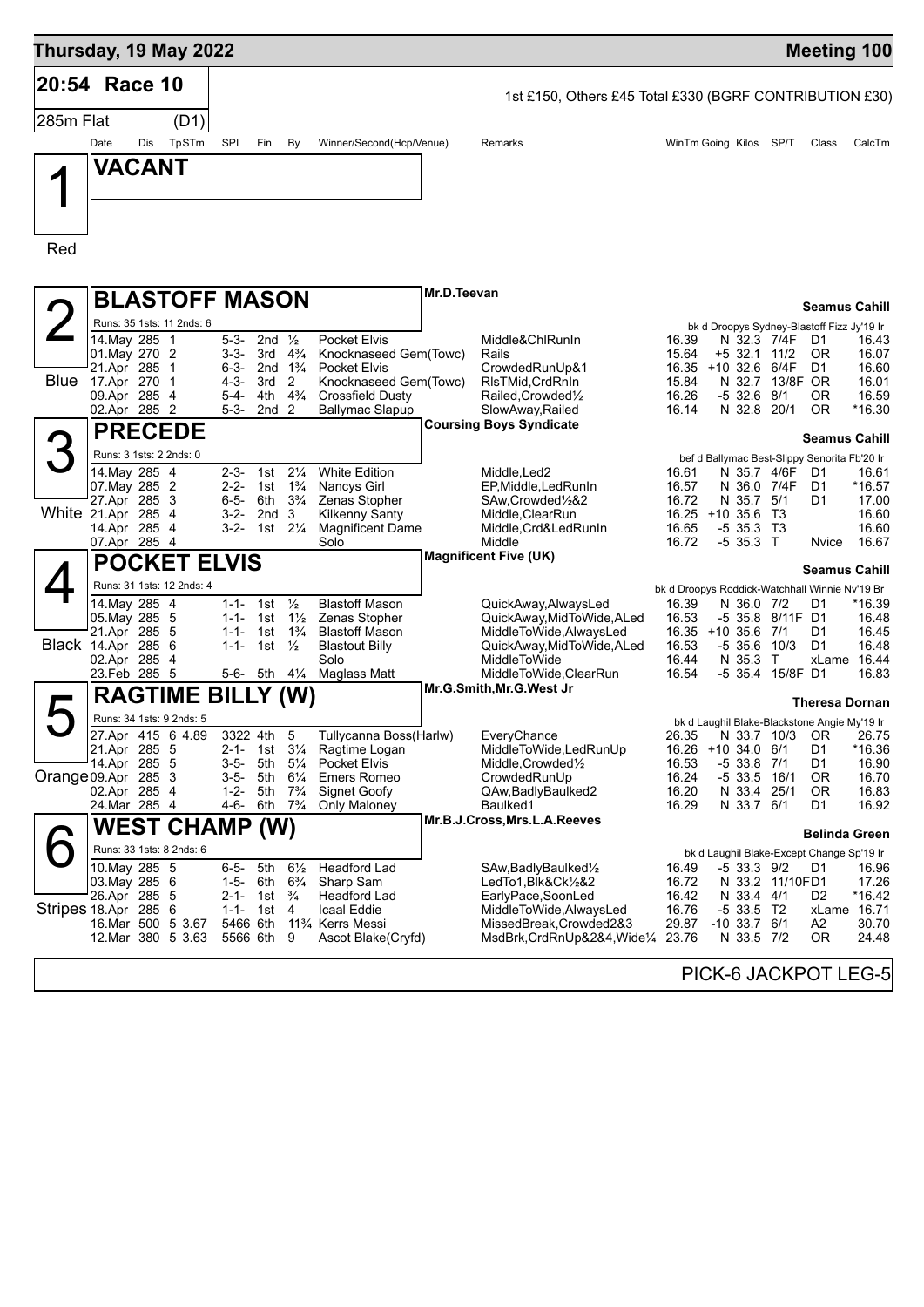| Thursday, 19 May 2022     |                   |         |                                                           |          |                                                                                |                                  |                                                 |                  |                                                                 |                                          |                            |                                |                                    |                | <b>Meeting 100</b>                                 |
|---------------------------|-------------------|---------|-----------------------------------------------------------|----------|--------------------------------------------------------------------------------|----------------------------------|-------------------------------------------------|------------------|-----------------------------------------------------------------|------------------------------------------|----------------------------|--------------------------------|------------------------------------|----------------|----------------------------------------------------|
| 21:12                     |                   | Race 11 |                                                           |          |                                                                                |                                  |                                                 |                  | 1st £130, Others £45 Total £355 (BGRF CONTRIBUTION £30)         |                                          |                            |                                |                                    |                |                                                    |
| 500m Flat                 |                   |         | (A6)                                                      |          |                                                                                |                                  |                                                 |                  |                                                                 |                                          |                            |                                |                                    |                |                                                    |
|                           | Date              | Dis     | TpSTm                                                     | SPI      | Fin                                                                            | By                               | Winner/Second(Hcp/Venue)                        |                  | Remarks                                                         | WinTm Going Kilos SP/T                   |                            |                                |                                    | Class          | CalcTm                                             |
|                           |                   |         | <b>YASSOO PERFECT</b>                                     |          |                                                                                |                                  |                                                 |                  | The Chip Leaders                                                |                                          |                            |                                |                                    |                |                                                    |
| ◢                         |                   |         | Runs: 18 1sts: 1 2nds: 3                                  |          |                                                                                |                                  |                                                 |                  | (Season Unknown) bk b Dorotas Wildcat-Crossfield Dolly Fb'20 Ir |                                          |                            |                                |                                    |                | <b>George Andreas</b>                              |
|                           |                   |         | 11. May 500 1 3.72                                        |          | 4222 2nd Nk                                                                    |                                  | Slippy Bruno                                    |                  | Railed, RanOn                                                   | 30.41                                    |                            |                                | $-10$ 27.8 $9/4J$                  | A6             | 30.34                                              |
|                           |                   |         | 06. May 500 1 3.77<br>29.Apr 500 1 3.79                   |          | 5444 5th<br>4433 2nd 11/2                                                      | $4\frac{1}{4}$                   | <b>Bluestar Master</b><br><b>Rising Amber</b>   |                  | Railed, Crowded1<br>SAw, Railed, RanOn                          | 30.53<br>30.44                           |                            |                                | -20 28.0 6/4F<br>-20 27.9 11/4C A6 | A6             | 30.66<br>30.36                                     |
| Red                       |                   |         | 22.Apr 500 1 3.68                                         | 2224 5th |                                                                                | $8\frac{1}{4}$                   | Get On Rosie                                    |                  | BadlyBaulked3                                                   | 30.60                                    |                            | -40 27.8 3/1                   |                                    | A6             | 30.85                                              |
|                           |                   |         | 16.Apr 500 2 3.72<br>25.Feb 500 2 3.74                    | 4322 3rd | 5563 2nd 31/4                                                                  | $5\frac{3}{4}$                   | Droopys Motor<br>Knockunder Jake                |                  | Challenged&Baulked3<br>SAw, Railed, RanOn                       | 29.92 +10 27.8 4/1<br>30.20              |                            | $-30$ 26.6 $5/1$               |                                    | A5<br>A5       | 30.49<br>*30.16                                    |
|                           |                   |         | <b>GATCHELLS ANNIE</b>                                    |          |                                                                                |                                  |                                                 | Mr.D.G.Mannings  |                                                                 |                                          |                            |                                |                                    |                | <b>Claude Gardiner</b>                             |
|                           |                   |         | Runs: 36 1sts: 7 2nds: 2                                  |          |                                                                                |                                  |                                                 |                  | (Season 24.Au'21) bk b Droopys Cain-Aughaboy Annie Mr'19 Ir     |                                          |                            |                                |                                    |                |                                                    |
|                           | 13. May 500 3 R3  |         |                                                           |          | 4444 1st                                                                       | $1\frac{1}{2}$                   | Freeky Mac(R3)                                  |                  | MiddleToRails,RanOn                                             | 30.65                                    |                            |                                | -30 32.1 11/4                      | Hcp            | 30.59                                              |
|                           |                   |         | 06. May 500 2 3.77<br>29.Apr 500 2 3.78                   | 2255 5th | 6655 4th                                                                       | 5<br>$4\frac{1}{2}$              | <b>Flyaway Connie</b><br>Roll On Ruby           |                  | MidRunUp, Baulked2<br>MidToRIs, Crowded34&RnIn                  | 30.50<br>30.44                           |                            | $-20.32.1$<br>$-20$ 31.8 $5/1$ | 5/1                                | A6<br>A5       | 30.70<br>30.59                                     |
| Blue                      | 19.Apr 500 2 3.71 |         |                                                           |          | 3655 5th                                                                       | $2\frac{1}{2}$                   | Punk Rock Idol                                  |                  | Blk1, Badly Blk2, Crowded 3                                     | 30.61                                    | $-30$ 32.1                 |                                | 12/1                               | A <sub>5</sub> | 30.50                                              |
|                           |                   |         | 11.Apr 500 2 3.73<br>03. Mar 500 2 3.74                   | 6666 6th | 2222 2nd Hd                                                                    | $4\frac{3}{4}$                   | Droopys Usual<br>Kerrs Dilemma                  |                  | MidToRIs, Crowded1, RanOn<br>SlowAway, Crowded 1&2              | 30.51<br>30.49                           |                            | N 32.4 T2<br>-40 32.7 9/4J     |                                    | A4             | 30.53<br>*30.48                                    |
|                           |                   |         | <b>KATA STAR</b>                                          |          |                                                                                |                                  |                                                 |                  | Miss.T.L.Thomson                                                |                                          |                            |                                |                                    |                |                                                    |
| 3                         |                   |         | Runs: 21 1sts: 3 2nds: 3                                  |          |                                                                                |                                  |                                                 |                  | (Season Unknown) bk b Portmageewiseguy-Garfiney Bolt My'20 Br   |                                          |                            |                                |                                    |                | Jason Heath                                        |
|                           |                   |         | 13. May 500 2 3.68                                        |          | 2666 5th                                                                       | 11                               | Luminous Lad                                    |                  | Middle, Baulked 1                                               | 30.58                                    | -30 28.0 9/2               |                                |                                    | A6             | 31.17                                              |
|                           | 07 May 500 4 3.70 |         | 29.Apr 500 4 3.74                                         | 4666 6th |                                                                                | DIS.                             | Solo<br>Birdsofafeather                         |                  | <b>MiddleToRails</b><br>Baulked&Fell1                           | 30.46<br>30.59                           | -10 27.5 T<br>-20 27.2 8/1 |                                |                                    | xFall<br>A6    | 30.36<br>0.00                                      |
| White 23.Apr 500 4 R2     |                   |         |                                                           |          | 3444 6th                                                                       | $2\frac{3}{4}$                   | Freeky Taepot(R3)                               |                  | Crowded3, Baulked3/4                                            | 30.23 +10 27.4 7/2                       |                            |                                |                                    | Hcp            | 30.69                                              |
|                           |                   |         | 16.Apr 695 4 14.84 3333 3rd<br>06.Apr 500 3 3.74 4444 3rd |          |                                                                                | $5\frac{1}{4}$<br>$3\frac{1}{2}$ | <b>Sussex Hurricane</b><br><b>Blastout Tink</b> |                  | Middle, Crowded1<br>MiddleToRails, ClearRun                     | 42.74 +15 27.5 5/1<br>30.35              |                            | $-4028.08/1$                   |                                    | S3<br>A5       | 43.31<br>*30.23                                    |
|                           |                   |         | <b>BRANNOCK TIGER</b>                                     |          |                                                                                |                                  |                                                 |                  | Miss.M.C.B.Collins                                              |                                          |                            |                                |                                    |                |                                                    |
|                           |                   |         | Runs: 12 1sts: 2 2nds: 3                                  |          |                                                                                |                                  |                                                 |                  |                                                                 |                                          |                            |                                |                                    |                | <b>Maria Collins</b>                               |
|                           |                   |         | 13. May 500 4 3.63                                        |          | 1111 1st                                                                       | $2\frac{1}{2}$                   | Get On Sophie                                   |                  | QAw, Middle, Always Led                                         | 30.54                                    |                            | $-20$ 29.4 $9/4$               |                                    | A7             | bd d Kinloch Brae-Purple Maggie Ja'19 Ir<br>*30.34 |
|                           | 03. May 500 3 R5  |         |                                                           |          | 2223 2nd 1 <sup>3</sup> / <sub>4</sub>                                         |                                  | Harry Kilmore(Scr)                              |                  | SlowAway, Crowded4                                              | 30.54                                    |                            |                                | -10 29.8 11/10FHcp                 |                | 30.98                                              |
| Black 15.Apr 500 4 3.76   | 23.Apr 500 4 R3   |         |                                                           | 4333 6th | 2333 3rd                                                                       | $4\frac{1}{4}$<br>Nk             | Insane Julie(R7)<br>Nissels Surprise            |                  | CrowdedRunUp, Baulked%<br>RIsRunUp, RanOn                       | $30.12 + 1029.261$<br>30.81              |                            |                                | -20 29.6 9/4F                      | Hcp<br>A7      | 30.78<br>30.64                                     |
|                           |                   |         | 31. Mar 500 3 3.62                                        |          | $3223$ 3rd $3\frac{1}{2}$                                                      |                                  | Swift Fiachra                                   |                  | Middle, ClearRun                                                | 30.43                                    |                            | $-20, 29.5, 13$                |                                    |                | 30.51                                              |
|                           | 23. Mar 285 4     |         |                                                           |          |                                                                                |                                  | Solo                                            | Mr.P.G.Andreas   | Middle                                                          | 16.99                                    |                            | $-529.5$ T                     |                                    |                | xLame 16.94                                        |
|                           |                   |         | <b>YASSOO SPIKE (W)</b>                                   |          |                                                                                |                                  |                                                 |                  |                                                                 |                                          |                            |                                |                                    |                | <b>George Andreas</b>                              |
|                           |                   |         | Runs: 97 1sts: 17 2nds: 10<br>13. May 500 5 3.74          |          | 1244 4th                                                                       |                                  | 3 <sup>3</sup> / <sub>4</sub> Kereight Ava      |                  | MiddleToWide,LedTo1/4                                           |                                          |                            |                                | 30.31 -20 34.2 12/1 A6             |                | bd d Pat C Sabbath-Jetty Tom Sp'18 Ir<br>*30.39    |
|                           |                   |         | 07. May 500 5 3.79                                        |          |                                                                                |                                  | 6666 3rd 41/2 Oi Oi Ossie                       |                  | SAw, RanOnLate                                                  | 30.31                                    |                            | N 33.9 6/1                     |                                    | A6             | 30.68                                              |
| Orange 23.Apr 500 5 3.84  |                   |         | 30.Apr 500 5 3.66                                         | 5555 3rd | 3446 6th                                                                       | 6<br>$6\frac{1}{2}$              | Fearsome Poppy<br>Get On Hilda                  |                  | Wide,ClearRun<br>BaulkedRunUp                                   | 29.89 +10 34.1 7/1<br>30.10 +10 34.2 6/1 |                            |                                |                                    | A5<br>A5       | 30.47<br>30.72                                     |
|                           |                   |         | 16.Apr 500 5 3.76                                         |          | 5555 4th                                                                       | 6                                | Droopys Motor                                   |                  | MiddleToWide,ClearRun                                           | 29.92 +10 34.5 4/1                       |                            |                                |                                    | A5             | 30.51                                              |
|                           |                   |         | 12.Apr 500 5 3.67                                         | 6666 5th |                                                                                | -7                               | Salvo Strange                                   | Mr.I.S.L.Andrews | CrdRnUp&1&RunIn                                                 | 30.01 +20 34.9 4/1                       |                            |                                |                                    | A5             | 30.76                                              |
|                           |                   |         | <b>DROOPYS USUAL (W)</b>                                  |          |                                                                                |                                  |                                                 |                  |                                                                 |                                          |                            |                                |                                    |                | <b>Claude Gardiner</b>                             |
|                           |                   |         | Runs: 38 1sts: 6 2nds: 9                                  |          |                                                                                |                                  |                                                 |                  |                                                                 |                                          |                            |                                |                                    |                | bk d Cable Bay-Droopys Alondra Oc'19 Ir            |
|                           |                   |         | 12. May 500 6 3.78<br>06. May 500 6 3.87                  |          | 5555 5th 8 <sup>3</sup> / <sub>4</sub><br>6655 5th 2½                          |                                  | Anvic Lively<br>Insane Jagger                   |                  | CrdRunUp&1&1⁄4,CrdVWide2<br>SlowAway, MidToWide                 | 30.18<br>30.44                           |                            | N 34.3 4/1<br>-20 34.6 33/1    |                                    | A6<br>A5       | 30.86<br>30.44                                     |
|                           |                   |         | 30.Apr 500 6 3.81                                         |          | 6665 5th                                                                       | 4                                | Fearsome Poppy                                  |                  | SlowAway, Wide                                                  | 29.89 +10 34.0 8/1                       |                            |                                |                                    | A5             | *30.32                                             |
| Stripes 26.Apr 500 6 3.75 |                   |         | 16.Apr 500 6 3.68                                         |          | 6533 3rd <sup>3</sup> / <sub>4</sub><br>3443 2nd 3 <sup>3</sup> / <sub>4</sub> |                                  | Laravoulta Shot<br>Droopys Motor                |                  | SAw, Middle 1, Wide Fr2<br>Wide, ClearRun                       | 30.43<br>29.92 +10 34.2 10/1             |                            |                                | N 34.1 10/1                        | A5<br>A5       | 30.50<br>30.33                                     |
|                           |                   |         | 11.Apr 500 6 3.70                                         |          | 1111 1st Hd                                                                    |                                  | <b>Gatchells Annie</b>                          |                  | Wide, Always Led                                                | 30.51                                    |                            | N 34.6 T2                      |                                    |                | 30.51                                              |
|                           |                   |         |                                                           |          |                                                                                |                                  |                                                 |                  |                                                                 |                                          |                            |                                |                                    |                |                                                    |
|                           |                   |         |                                                           |          |                                                                                |                                  |                                                 |                  |                                                                 |                                          |                            |                                |                                    |                | PICK-6 JACKPOT LEG 6                               |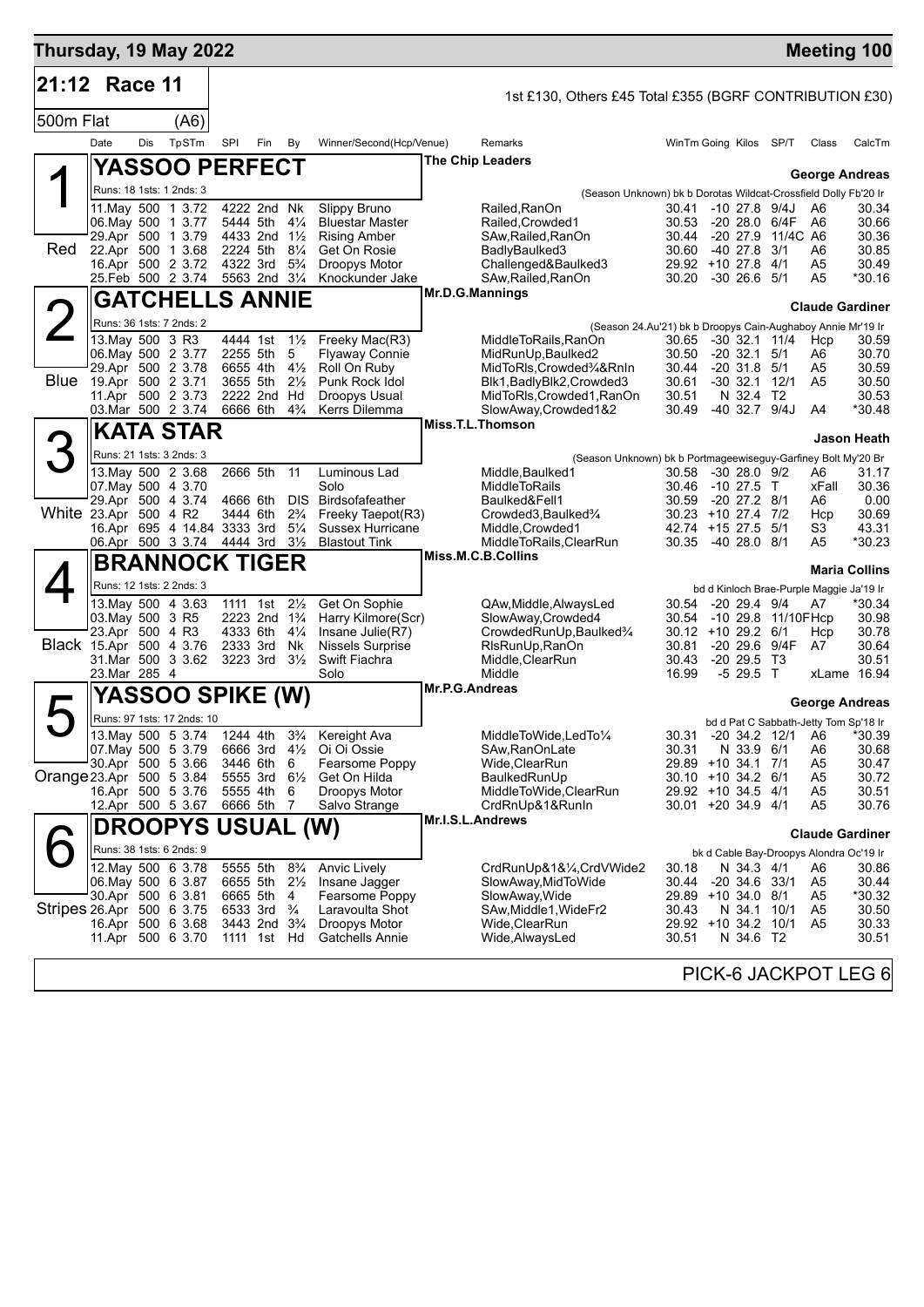| Thursday, 19 May 2022               |                                                   |     |                                                               |     |                           |                                  |                                                |                       |                                                                                                                          |                                           |                                      |                      |                                  | <b>Meeting 100</b>                              |
|-------------------------------------|---------------------------------------------------|-----|---------------------------------------------------------------|-----|---------------------------|----------------------------------|------------------------------------------------|-----------------------|--------------------------------------------------------------------------------------------------------------------------|-------------------------------------------|--------------------------------------|----------------------|----------------------------------|-------------------------------------------------|
| 21:28 Race 12                       |                                                   |     |                                                               |     |                           |                                  |                                                |                       | 1st £150, 2nd £60, Others £55 Total £430 (BGRF CONTRIBUTION £30)                                                         |                                           |                                      |                      |                                  |                                                 |
| 695m Flat                           |                                                   |     | (S3)                                                          |     |                           |                                  |                                                |                       |                                                                                                                          |                                           |                                      |                      |                                  |                                                 |
|                                     | Date                                              | Dis | TpSTm                                                         | SPI | Fin                       | By                               | Winner/Second(Hcp/Venue)                       |                       | Remarks                                                                                                                  | WinTm Going Kilos SP/T                    |                                      |                      | Class                            | CalcTm                                          |
|                                     |                                                   |     | TALKTOMENOW                                                   |     |                           |                                  |                                                | <b>Mr.M.R.Wickens</b> |                                                                                                                          |                                           |                                      |                      |                                  |                                                 |
|                                     |                                                   |     | Runs: 61 1sts: 11 2nds: 13                                    |     |                           |                                  |                                                |                       |                                                                                                                          |                                           |                                      |                      |                                  | Jason Heath                                     |
|                                     |                                                   |     | 12. May 695 1 15.02 1456 6th                                  |     |                           |                                  | 12½ Gatchells Storm                            |                       | (Season Unknown) bk b Skywalker Puma-Galway Fancy Fb'19 Ir<br>Crowded <sup>1</sup> / <sub>4</sub> , Baulked <sup>3</sup> | 42.94                                     | N 25.7 14/1                          |                      | S3                               | 43.94                                           |
|                                     | 06. May 500 1 3.81 2544 2nd 11/2                  |     |                                                               |     |                           |                                  | <b>Blue Jig Queen</b>                          |                       | Railed, Crowded4, RanOn                                                                                                  | 30.70                                     | $-20$ 25.4 $8/1$                     |                      | A7                               | 30.63                                           |
| Red                                 | 16.Apr 695 1 17.47 5555 5th                       |     | 02. May 500 3 3.84                                            |     | 2222 2nd 11/4             | <b>DIS</b>                       | Seasons Boom<br><b>Sussex Hurricane</b>        |                       | Railed, RanOn<br>BadlyBaulked&Fell2                                                                                      | 30.56<br>42.74 +15 25.6 7/1               | $-10$ 25.5 T2                        |                      | xFall<br>S3                      | 30.56<br>0.00                                   |
|                                     |                                                   |     | 07 Apr 695 1 14.96 3444 4th                                   |     |                           | $5\frac{3}{4}$                   | Over It Now                                    |                       | Crowded1&2&3                                                                                                             | 42.79                                     | N 25.8 6/1                           |                      | S3                               | 43.25                                           |
|                                     | 25.Feb 695 1 14.85 3544 4th                       |     |                                                               |     |                           | $7\frac{3}{4}$                   | Touchdown Baby                                 |                       | Baulked1, Crowded 3&4&6<br><b>Bodgit And Reckitt</b>                                                                     | 42.51                                     | $-30$ 25.6 10/1                      |                      | S <sub>2</sub>                   | *42.82                                          |
|                                     |                                                   |     | <b>BLUE JIG QUEEN</b>                                         |     |                           |                                  |                                                |                       |                                                                                                                          |                                           |                                      |                      |                                  | <b>Richard Rees</b>                             |
|                                     |                                                   |     | Runs: 69 1sts: 11 2nds: 10                                    |     |                           |                                  |                                                |                       | (Season Unknown) bd b Taylors Sky-Typical Pearl Fb'18 Ir                                                                 |                                           |                                      |                      |                                  |                                                 |
|                                     | 06. May 500 2 3.77 3331 1st 11/2                  |     | 12. May 695 2 14.89 2222 3rd                                  |     |                           | $2\frac{1}{2}$                   | Gatchells Storm<br>Talktomenow                 |                       | Led1To2<br>Railed, Led%                                                                                                  | 42.94<br>30.70                            | N 32.3 9/1<br>-20 32.4 11/4          |                      | S3<br>A7                         | 43.15<br>30.50                                  |
|                                     | 28.Apr 500 2 3.75                                 |     |                                                               |     | 2455 2nd 1/2              |                                  | Clairkeith Kayla                               |                       | Crowded3, RanOn                                                                                                          | 30.36 +20 32.6 9/4                        |                                      |                      | A7                               | 30.60                                           |
|                                     | Blue 22.Apr 500 4 R3                              |     | 15.Apr 500 2 3.82                                             |     | 3344 4th 21/4<br>5662 2nd | 2                                | Salvo Strange(Scr)<br>Sharp Joe                |                       | RIsToMid, Baulked1<br>SAw, RIsToMid, Crd3&4, RanOn                                                                       | 30.69<br>30.74                            | $-20$ 32.2 $9/2$                     | -40 32.5 15/8F Hcp   | A6                               | 30.70<br>30.70                                  |
|                                     | 05.Mar 695 2 14.78 5544 4th                       |     |                                                               |     |                           | $2\frac{1}{2}$                   | Diegos Misty                                   |                       | SAw, Baulked 3                                                                                                           | 42.99                                     | $-30$ 31.0 11/2                      |                      | S <sub>3</sub>                   | *42.89                                          |
|                                     |                                                   |     | <b>KATA CALYPSO</b>                                           |     |                           |                                  |                                                |                       | Miss.T.L.Thomson                                                                                                         |                                           |                                      |                      |                                  | Jason Heath                                     |
| 3                                   |                                                   |     | Runs: 40 1sts: 9 2nds: 2                                      |     |                           |                                  |                                                |                       | (Season 08.Au'21) wbk b Droopys Sydney-Garfiney Bolt Au'19 Br                                                            |                                           |                                      |                      |                                  |                                                 |
|                                     |                                                   |     | 12. May 695 4 15.07 6664 4th                                  |     |                           | $3\frac{1}{4}$                   | Gatchells Storm                                |                       | Crd1&3,Blk2,RanOnLate                                                                                                    | 42.94                                     |                                      | N 33.8 7/4F          | S3                               | 43.20                                           |
|                                     | 06. May 500 4 3.80<br>30.Apr 695 3 14.95 5666 3rd |     |                                                               |     | 6666 4th                  | $4\frac{3}{4}$<br>$1\frac{1}{2}$ | Crystal Impact<br>Slippery Maia                |                       | SAw, Mid, Crd1, Baulked4<br>Baulked&CkW1,Crd4,RanOn                                                                      | 30.10<br>42.49 +15 32.8 10/3              | $-20$ 32.9 11/2                      |                      | A3<br>S <sub>2</sub>             | 30.29<br>42.74                                  |
| White 21.Apr 695 3 14.61 5544 5th   |                                                   |     |                                                               |     |                           | $7\frac{1}{2}$                   | Offyourhighorse                                |                       | Bumped4, Baulked RunIn                                                                                                   | 42.49 +30 33.0 11/4C S2                   |                                      |                      |                                  | 43.39                                           |
|                                     |                                                   |     | 14.Apr 695 4 14.82 6633 3rd<br>12.Mar 695 3 14.56 3133 1st    |     |                           | $\frac{3}{4}$<br>$\frac{3}{4}$   | Marys Rocketman<br>Stop That Ziggy             |                       | SlowAway,Crd3,RanOn<br>Led¼To3,CmAgRunIn                                                                                 | 43.20<br>42.77                            | $-30$ 33.6 $9/2$                     | -15 32.6 13/8F S3    | S <sub>2</sub>                   | 42.95<br>*42.62                                 |
|                                     |                                                   |     | <b>SUSSEX HURRICANE</b>                                       |     |                           |                                  |                                                | The Two Fivers        |                                                                                                                          |                                           |                                      |                      |                                  |                                                 |
|                                     |                                                   |     | Runs: 31 1sts: 4 2nds: 3                                      |     |                           |                                  |                                                |                       |                                                                                                                          |                                           |                                      |                      |                                  | <b>Jamie Kingsley</b>                           |
|                                     |                                                   |     | 12. May 695 5 14.87 3335 5th                                  |     |                           | $7\frac{1}{2}$                   | Gatchells Storm                                |                       | Crowded2&3                                                                                                               | 42.94                                     |                                      | N 32.1 10/3          | S3                               | bd d Chenzhou Boy-Glory Kitty Ap'19 Ir<br>43.55 |
|                                     | 05. May 695 4 14.74 6333 6th                      |     |                                                               |     |                           | 12                               | <b>Dromulton Daisy</b>                         |                       | Crowded1&3&RunIn                                                                                                         | 42.41                                     | $-1531.96/1$                         |                      | S <sub>2</sub>                   | 43.20                                           |
| Black 21.Apr 695 4 14.58 3455 4th   | 30.Apr 695 4 14.49 3111 2nd Nk                    |     |                                                               |     |                           | 7                                | Slippery Maia<br>Offyourhighorse               |                       | Middle, Crd1, Led3ToNrLn<br>Middle, Crowded 3&4                                                                          | 42.49 +15 31.6 10/3<br>42.49 +30 31.7 4/1 |                                      |                      | S <sub>2</sub><br>S <sub>2</sub> | *42.67<br>43.36                                 |
|                                     |                                                   |     | 16.Apr 695 5 14.57 1111 1st                                   |     |                           | 3                                | Alanas Roddick                                 |                       | QAw,MidToWide,ALed                                                                                                       | 42.74 +15 31.9 8/11F S3                   |                                      |                      |                                  | 42.89                                           |
|                                     | 07.Apr 695 4 14.56 4222 2nd 13/4                  |     |                                                               |     |                           |                                  | Over It Now                                    |                       | Middle, Crowded1<br><b>Burhill Racing Club</b>                                                                           | 42.79                                     | N 32.2 7/4                           |                      | S3                               | 42.93                                           |
| $\blacktriangleright$               |                                                   |     | <b>BALLYMAC QUEST</b>                                         |     |                           |                                  | (W)                                            |                       |                                                                                                                          |                                           |                                      |                      |                                  | <b>Richard Rees</b>                             |
|                                     |                                                   |     | Runs: 41 1sts: 6 2nds: 8                                      |     |                           |                                  |                                                |                       | (Season 06.Ja'21) bk b Ballymac Matt-Madabout Hannah Nv'18 Ir                                                            |                                           |                                      |                      |                                  |                                                 |
|                                     |                                                   |     | 12. May 695 6 14.97 5543 2nd 2<br>30.Apr 695 5 14.87 2555 5th |     |                           | $\overline{4}$                   | Gatchells Storm<br>Slippery Maia               |                       | Wide, ClearRun<br>Wide, BBaulked1, Crowded4                                                                              | 42.49 +15 30.6 7/1                        |                                      | 42.94 N 30.8 10/3 S3 | S <sub>2</sub>                   | 43.10<br>42.95                                  |
|                                     | 07.Apr 695 6 14.91 5666 4th                       |     |                                                               |     |                           | $5\frac{1}{2}$                   | Droopys Habit                                  |                       | Wide, ClearRun                                                                                                           | 42.74                                     | $-15$ 30.7 $9/1$                     |                      | S <sub>2</sub>                   | 43.03                                           |
| Orange 31. Mar 695 6 14.87 4666 5th | 11.Mar 695 6 14.70 1333 3rd                       |     |                                                               |     |                           | 5<br>$3\frac{1}{2}$              | Diegos Misty<br>Seasons Blizzard               |                       | Wide, Clear Run<br>Wide, Clear Run                                                                                       | 42.96<br>42.93                            | $-30$ 30.1 $8/1$<br>$-30$ 30.1 11/4  |                      | S <sub>2</sub><br>S <sub>2</sub> | 43.06<br>42.91                                  |
|                                     | 03. Mar 695 6 14.65 1334 6th                      |     |                                                               |     |                           | $2\frac{1}{4}$                   | Galaxy Jaja Binx                               |                       | Wide, Clear Run                                                                                                          | 43.27                                     | $-60$ 29.8 11/1                      |                      | S1                               | *42.84                                          |
|                                     |                                                   |     | <b>OVER IT NOW (W)</b>                                        |     |                           |                                  |                                                |                       | Mr.B.M.Hepburn                                                                                                           |                                           |                                      |                      |                                  | Jason Heath                                     |
|                                     |                                                   |     | Runs: 76 1sts: 12 2nds: 10                                    |     |                           |                                  |                                                |                       |                                                                                                                          |                                           |                                      |                      |                                  | bk d Droopys Jet-Nice Lass My'18 Ir             |
|                                     |                                                   |     | 14 May 500 6 3.63                                             |     | 1344 3rd                  | $2\frac{1}{4}$                   | Work The Head                                  |                       | QuickAway, Wide, RanOn                                                                                                   | 29.99                                     | N 30.6 7/1                           |                      | A3                               | 30.17                                           |
|                                     | 07. May 500 6 3.59<br>30.Apr 695 6 14.53 1234 6th |     |                                                               |     | 1111 1st                  | 3<br>$5\frac{1}{4}$              | Seomra Syd                                     |                       | QAw, Wide, Always Led<br>EarlyPace, Wide, LedTo3                                                                         | 29.95<br>42.49 +15 30.7 4/1               | N 30.4 10/1                          |                      | A3<br>S <sub>2</sub>             | 29.95<br>43.05                                  |
| Stripes 20.Apr 500 6 3.63           |                                                   |     |                                                               |     | 1222 1st                  | -1                               | Slippery Maia<br>Carmac Ardfert                |                       | Wide,LedRunIn                                                                                                            | 29.85                                     | $+10$ 30.6 9/2                       |                      | A4                               | 29.95                                           |
|                                     | 14.Apr 695 6 14.72 3356 5th                       |     |                                                               |     |                           |                                  | 10 <sup>1</sup> / <sub>2</sub> Marys Rocketman |                       | Crowded3&4&5&6ToRunIn                                                                                                    | 43.20                                     | $-30$ 30.5 $7/1$<br>$-30$ 29.5 $7/2$ |                      | S <sub>2</sub>                   | 43.74                                           |
|                                     | 05. Mar 695 6 14.61 4222 2nd 1                    |     |                                                               |     |                           |                                  | Diegos Misty                                   |                       | Wide,ClearRun                                                                                                            | 42.99                                     |                                      |                      | S <sub>3</sub>                   | $*42.77$                                        |
|                                     |                                                   |     |                                                               |     |                           |                                  |                                                |                       |                                                                                                                          |                                           |                                      |                      |                                  |                                                 |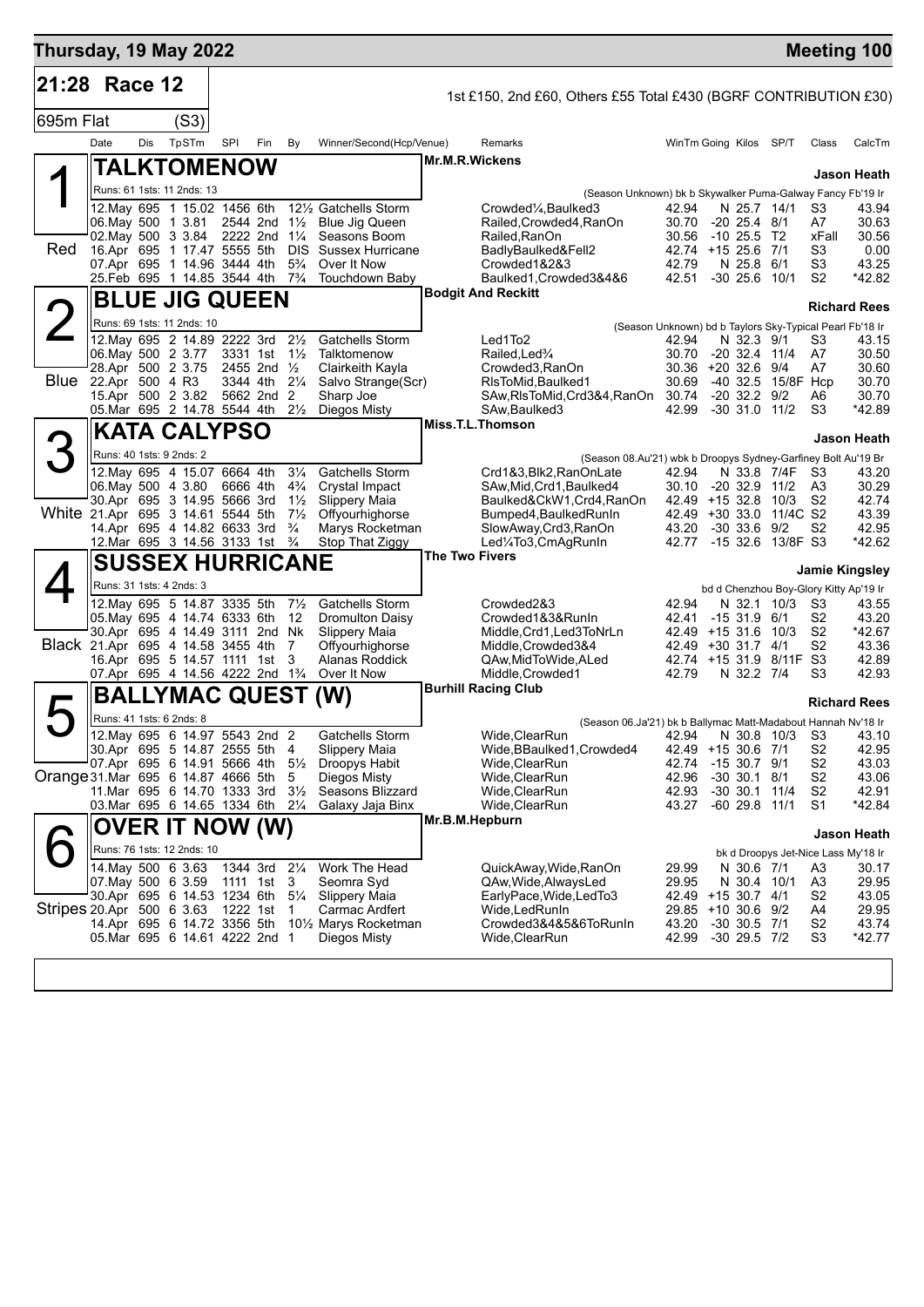## **Thursday, 19 May 2022 Manual Control of Control of Control of Control of Control of Control of Control of Control of Control of Control of Control of Control of Control of Control of Control of Control of Control of Con**

| <b>Reserves</b>                                          |     |                            |                      |             |                                  |                                                         |                     |                                                                                       |                |                                                                   |             |                        |                            |
|----------------------------------------------------------|-----|----------------------------|----------------------|-------------|----------------------------------|---------------------------------------------------------|---------------------|---------------------------------------------------------------------------------------|----------------|-------------------------------------------------------------------|-------------|------------------------|----------------------------|
| Date                                                     | Dis | TpSTm                      | SPI                  | Fin         | By                               | Winner/Second                                           |                     | Remarks                                                                               |                | WinTm Going Kilos SP/T                                            |             | Class                  | CalcTm                     |
|                                                          |     | <b>AMAZE ME MEL</b>        |                      |             |                                  |                                                         | Mr.I.R.Lacey        |                                                                                       |                |                                                                   |             | <b>Richard Rees</b>    |                            |
| Runs: 3 1sts: 2 2nds: 0<br>04.Mar                        |     |                            |                      |             |                                  |                                                         |                     |                                                                                       |                | bk d Droopys Noah-Droopys Alice Au'20 Ir                          |             |                        |                            |
| 14 May 500 3 3.65                                        |     |                            |                      |             |                                  | NAME CHANGED from<br>3211 1st 11/2 Sheriff Cain         |                     | Cappuccino Kid<br>EarlyPace, Led2                                                     | 29.57          |                                                                   | N 31.2 11/4 | A2                     | 29.57                      |
| 01. May 500 4 4.26                                       |     |                            |                      |             |                                  | Solo(Towc)                                              |                     | <b>MidTRIS</b>                                                                        |                | 29.69 +20 30.6 T                                                  |             | Intro                  | 29.89                      |
|                                                          |     | <b>BIRTHDAY TREAT</b>      |                      |             |                                  |                                                         | Mr.P.D.Whelan       |                                                                                       |                |                                                                   |             |                        | <b>Tony Taylor</b>         |
| Runs: 13 1sts: 2 2nds: 3                                 |     |                            |                      |             |                                  |                                                         |                     |                                                                                       |                | be d Over Limit-Cabra Scarlet Sp'19 Ir                            |             |                        |                            |
| 11. May 500 3 3.68<br>04. May 500 3 3.68                 |     |                            |                      | 5533 2nd 1  |                                  | 5566 6th 61/4 Imahappychappie<br>Roque Angel            |                     | Middle, Crd1&RunIn<br>Crowded <sup>1</sup> / <sub>4</sub> , RanOn                     | 30.19<br>30.46 | N 31.2 6/1                                                        | N 31.5 5/2F | A6<br>A6               | 30.69<br>30.55             |
| 26.Apr 500 3 3.65 3111 1st 3                             |     |                            |                      |             |                                  | Glenside Major                                          |                     | EP,LedRunUp                                                                           | 30.31          |                                                                   | N 31.4 11/4 | A7                     | 30.31                      |
|                                                          |     |                            |                      |             |                                  | <b>BLUESTAR MASTER (W)</b>                              | Mr.N.Friar          |                                                                                       |                |                                                                   |             |                        | <b>Tony Taylor</b>         |
|                                                          |     | Runs: 89 1sts: 13 2nds: 14 |                      |             |                                  |                                                         |                     |                                                                                       |                | bk d Skywalker Puma-Tullig Bonnie Sp'18 Ir                        |             |                        |                            |
| 13. May 500 5 3.62<br>06. May 500 6 3.66                 |     |                            | 1444 4th             | 2233 1st    | $5\frac{3}{4}$<br>$\frac{3}{4}$  | <b>Indian Sunset</b><br>Mapogo                          |                     | QuickAway, Wide<br>Wide, Crd RunIn, RanOn                                             | 30.53          | 30.13 -20 29.6 20/1<br>-20 29.9 5/1                               |             | A5<br>A6               | 30.38<br>30.33             |
| 30.Apr 500 6 3.67                                        |     |                            | 4433 3rd             |             | $4\frac{3}{4}$                   | <b>Wheres Speedy</b>                                    |                     | Wide, Crowded <sup>1</sup> / <sub>4</sub>                                             |                | 29.94 +10 29.7 7/1                                                |             | A6                     | 30.43                      |
|                                                          |     | <b>CROKERS VELCRO</b>      |                      |             |                                  |                                                         | Mr.A.J.Taylor       |                                                                                       |                |                                                                   |             |                        | <b>Tony Taylor</b>         |
| Runs: 10 1sts: 1 2nds: 0                                 |     |                            |                      |             |                                  |                                                         |                     |                                                                                       |                | bk d Ballybough Mike-Fantasy Lane Au'19 Ir                        |             |                        |                            |
| 14. May 500 2 3.70<br>07. May 500 2 3.62                 |     |                            | 3455 4th             |             | $4\frac{1}{2}$                   | Pocket Pard                                             |                     | Baulked1                                                                              | 30.23<br>29.85 | N 31.4 9/2                                                        |             | A4<br>A4               | 30.59<br>30.36             |
| 12.Apr 500 2 3.70 3566 6th 9 <sup>3</sup> / <sub>4</sub> |     |                            | 2333 3rd             |             | $6\frac{1}{4}$                   | Fearsome Poppy<br>Sharp Teddy                           |                     | Crowded1/4&RunIn<br>Baulked1.Crowded1/4                                               |                | N 31.4 9/2<br>29.74 +20 31.7 9/2                                  |             | A3                     | 30.73                      |
|                                                          |     | DAPPER LAD (W)             |                      |             |                                  |                                                         | Mr.A.E.Gardiner     |                                                                                       |                |                                                                   |             |                        |                            |
| Runs: 56 1sts: 5 2nds: 9                                 |     |                            |                      |             |                                  |                                                         |                     |                                                                                       |                | bk d Laughil Duke-Billis Mistletoe Oc'18 Ir                       |             | <b>Claude Gardiner</b> |                            |
| 13. May 500 5 3.72                                       |     |                            | 5555 5th             |             | $6\frac{1}{2}$                   | Get On Hilda                                            |                     | SAw, Mid-W, CrdW4, BlkRnIn                                                            | 30.24          | $-20, 33.5, 6/1$                                                  |             | A4                     | 30.57                      |
| 05. May 500 6 3.72<br>27.Apr 500 6 3.65                  |     |                            | 5666 5th             | 5444 2nd    | $1\frac{1}{2}$<br>$3\frac{1}{2}$ | Roll On Ruby<br>Moanteen Evie                           |                     | MiddleToWide, RanOn<br>Crowded1&1/4                                                   | 30.23<br>30.24 | N 33.4 9/4<br>N 33.2 7/2                                          |             | A4<br>A4               | 30.35<br>30.50             |
| <b>FOOLING BOY</b>                                       |     |                            |                      |             |                                  |                                                         | Mr.J.R.Hayes        |                                                                                       |                |                                                                   |             |                        |                            |
| Runs: 39 1sts: 8 2nds: 4                                 |     |                            |                      |             |                                  |                                                         |                     |                                                                                       |                |                                                                   |             |                        | <b>Richard Rees</b>        |
| 13. May 500 3 3.68                                       |     |                            | 3555 6th             |             |                                  | 121/ <sub>2</sub> Luminous Lad                          |                     | MiddleToRails, Baulked1                                                               | 30.58          | bk d Crohane Ronnie-Mothers Jam Jn'19 Ir<br>-30 29.5 12/1         |             | A6                     | 31.28                      |
| 05. May 500 4 3.67<br>30.Apr 285 3                       |     |                            | 1222 3rd<br>2-1- 1st |             | Hd                               | 7 <sup>1</sup> / <sub>2</sub> Bambis Hero<br>Spartadash |                     | RailsToMiddle, Crd1&1/4&2<br>EP, Middle, SoonLed                                      | 30.41          | $-10$ 29.3 T3<br>16.77 +10 29.2 T2                                |             |                        | xWtVr 30.91<br>xLame 16.87 |
|                                                          |     | <b>INSANE KIWI</b>         |                      |             |                                  |                                                         |                     | The Chip Leaders                                                                      |                |                                                                   |             |                        |                            |
| Runs: 9 1sts: 4 2nds: 2                                  |     |                            |                      |             |                                  |                                                         |                     |                                                                                       |                |                                                                   |             | <b>George Andreas</b>  |                            |
| 10. May 500 2 3.64                                       |     |                            | 2111 1st             |             | $5\frac{1}{2}$                   | Adachi Snoopdogg                                        |                     | EP, RIsToMid, Led RnUp, Clr1/2                                                        | 30.21          | bk d Ballymac Eske-Piercestown Moll Oc'18 Ir<br>-10 32.4 11/8F A5 |             |                        | 30.11                      |
| 04. May 500 2 3.63<br>29.Apr 500 1 3.72                  |     |                            | 5111 2nd Hd          | 2111 1st    | $\frac{3}{4}$                    | <b>Crystal Anton</b><br><b>Birdsofafeather</b>          |                     | EP,SoonLed,Clr3,RIsToMid<br>EP, Railed, Crd&Led1/4ToRnIn                              | 30.07<br>30.59 | N 32.2 9/2<br>$-20$ 32.3 11/4                                     |             | A6<br>A6               | 30.07<br>30.41             |
| <b>INSANE LENNY</b>                                      |     |                            |                      |             |                                  |                                                         | Mr.G.Andreas        |                                                                                       |                |                                                                   |             |                        |                            |
|                                                          |     |                            |                      |             |                                  |                                                         |                     |                                                                                       |                |                                                                   |             | <b>George Andreas</b>  |                            |
| Runs: 97 1sts: 18 2nds: 14<br>11. May 500 1 3.74         |     |                            | 3444 3rd             |             |                                  | $3\frac{1}{2}$ Flemish Lynda                            |                     | Railed.ClearRun                                                                       |                | bk d Laughil Duke-Final Shannon Nv'17 Ir<br>30.01 -10 32.7 5/1    |             | A4                     | 30.20                      |
| 30.Apr 695 1 14.60 6322 4th                              |     |                            |                      |             | 3                                | Slippery Maia                                           |                     | Railed, ClearRun                                                                      |                | 42.49 +15 32.6 4/1                                                |             | S <sub>2</sub>         | 42.86                      |
|                                                          |     |                            |                      |             |                                  | 20.Apr 500 2 3.82 6666 6th 51/2 Stefans Lady            | <b>Mr.G.Andreas</b> | CrowdedRunUp&1/4                                                                      | 30.13          |                                                                   | N 32.9 10/1 | A3                     | 30.55                      |
| <b>INSANE MRS</b>                                        |     |                            |                      |             |                                  |                                                         |                     |                                                                                       |                |                                                                   |             | <b>George Andreas</b>  |                            |
| Runs: 49 1sts: 7 2nds: 9<br>10. May 500 3 3.69           |     |                            |                      | 3343 2nd    |                                  | 41/4 Pennys Studio                                      |                     | (Season 14.Fb'22) wbk b Ballymac Matt-Laughil Linda My'18 Ir<br>Middle, Crowded RunIn |                | 30.34 -10 29.4 6/1                                                |             | A6                     | 30.58                      |
| 28.Apr 500 3 3.64                                        |     |                            | 3566 5th             |             |                                  | 10 <sup>1</sup> / <sub>4</sub> Greenys Magic            |                     | Crowded1, Crowded& Checked 2 29.73 + 20 29.2 10/1                                     |                |                                                                   |             | A6                     | 30.75                      |
| 13.Apr 500 4 3.65                                        |     |                            | 1555 5th             |             |                                  | 7 <sup>1</sup> / <sub>4</sub> Shaunas Brea              |                     | QAw, Middle, Crowded2<br>Mr.L.E.Annand, Mr.R.P.Crockford, Mr.A.J.Taylor               | 30.22          | N 28.9 9/2                                                        |             | A6                     | 30.79                      |
| <b>KEREIGHT AVA</b>                                      |     |                            |                      |             |                                  |                                                         |                     |                                                                                       |                |                                                                   |             |                        | <b>Tony Taylor</b>         |
| Runs: 69 1sts: 16 2nds: 9                                |     | 13. May 500 1 3.74         |                      |             |                                  |                                                         |                     |                                                                                       |                | (Season 10.Au'21) bk b Kinloch Brae-Kereight Star Fb'18 Ir        |             |                        | 30.11                      |
|                                                          |     |                            | 4111 1st<br>2334 3rd |             | Nk<br>$3\frac{3}{4}$             | Insane Dylan<br>Nonanoname                              |                     | Railed, Led <sup>1/4</sup><br>Railed, Crowded4                                        | 30.21          | 30.31 -20 28.6 7/2<br>$-20$ 28.4 $9/2$                            |             | A6<br>A5               | 30.31                      |
| 06. May 500 1 3.59                                       |     |                            |                      |             |                                  | 29.Apr 500 1 3.72 2334 2nd 21/2 Roll On Ruby            |                     | Railed, Crowded4                                                                      |                | 30.44 -20 28.8 7/1                                                |             | A5                     | 30.44                      |
|                                                          |     |                            |                      |             |                                  |                                                         |                     | Miss.J.A. Youngman                                                                    |                |                                                                   |             |                        | Derek Knight               |
| <b>MAIREADS LION</b>                                     |     |                            |                      |             |                                  |                                                         |                     |                                                                                       |                |                                                                   |             |                        |                            |
| Runs: 28 1sts: 6 2nds: 5                                 |     |                            |                      |             |                                  |                                                         |                     |                                                                                       |                | bkw d Droopys Jet-Maireads Shauna Nv'19 Ir                        |             |                        |                            |
| 11. May 500 2 3.58<br>30.Apr 500 1 3.58                  |     |                            | 3111 1st             | 4111 2nd Hd | $4\frac{1}{2}$                   | <b>Crokers Moon</b><br><b>Mandingos Magpie</b>          |                     | EP, RIsToMid, SoonLed<br>SAw, EP, Led Run Up To NrLn                                  | 29.56          | 29.75 +10 33.4 2/1J                                               | N 33.3 5/2J | A2<br>A2               | 29.56<br>29.87             |